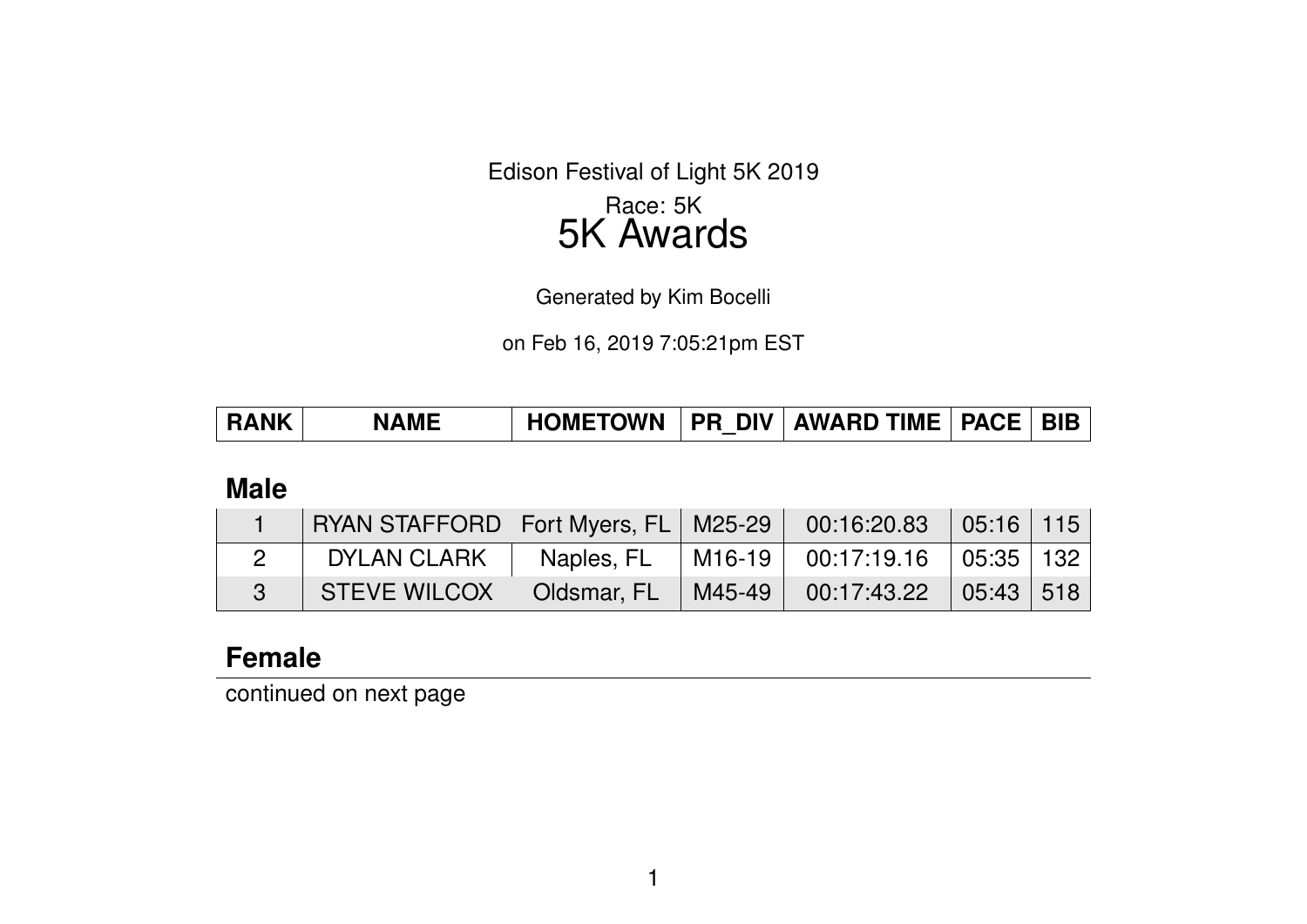| <b>RANK</b> | <b>NAME</b>             | <b>HOMETOWN</b>   | <b>PR DIV</b> | <b>AWARD TIME   PACE   BIB  </b> |               |                   |
|-------------|-------------------------|-------------------|---------------|----------------------------------|---------------|-------------------|
|             | <b>TANIA CANTERBURY</b> | Fort Myers, FL    | F35-39        | 00:18:00.85                      | 05:49         | $\mid$ 328 $\mid$ |
|             | <b>JEN WOOD</b>         | East Syracuse, NY | F40-44        | 00:20:46.27                      | $06:42$   710 |                   |
|             | <b>SAMANTHA KEE</b>     | Fort Myers, FL    | F50-54        | 00:20:53.35                      | 06:45         | 542               |

### **Male Master**

| STEVE WILCOX         | Oldsmar, FL    | M45-49 | 00:17:43.22 |       |     |
|----------------------|----------------|--------|-------------|-------|-----|
| <b>GLEN BUTTON</b>   | Fort Myers, FL | M50-54 | 00:17:55.39 | 05:47 | 332 |
| <b>CHRIS CAJOLET</b> | Edgartown, MA  | M50-54 | 00:19:00.15 | 06:09 | 666 |
| <b>GARY PETERS</b>   | Clearwater, FL | M55-59 | 00:19:15.17 | 06:13 | 530 |

# **Female Master**

| <b>JEN WOOD</b>     | East Syracuse, NY | F <sub>40</sub> -44 | 00:20:46.27 |                  |                |
|---------------------|-------------------|---------------------|-------------|------------------|----------------|
| SAMANTHA KEE        | Fort Myers, FL    | <del>F50-54</del>   | 00:20:53.35 | <del>06:45</del> | <del>542</del> |
| <b>JEANNIE RICE</b> | Mentor, OH        | F70-74              | 00:21:26.63 | 06:55            |                |
| <b>MOLLY KNAPP</b>  | Westfield, IN     | F40-44              | 00:21:21.28 | 06:56            | 215            |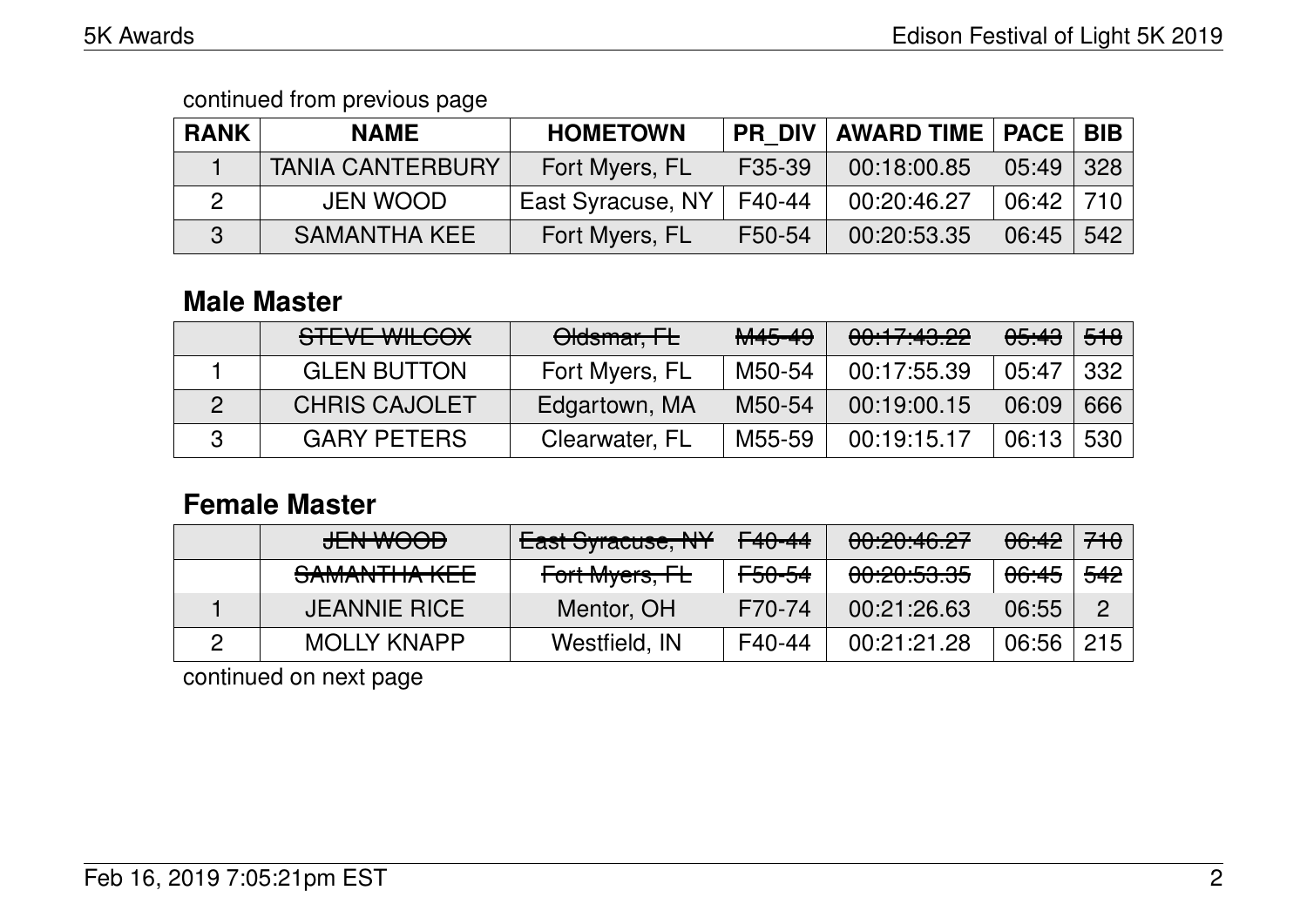| <b>RANK</b> | <b>NAME</b>            | <b>HOMETOWN</b> |        | PR_DIV   AWARD TIME   PACE   BIB                  |  |
|-------------|------------------------|-----------------|--------|---------------------------------------------------|--|
|             | <b>SUZI REINHEIMER</b> | Fort Myers, FL  | F55-59 | $\mid$ 00:23:10.45 $\mid$ 07:30 $\mid$ 261 $\mid$ |  |

# **Male Grand Master**

| <u>ALENLDLITTAN</u><br><u>ULLIY DUTTUN</u> | Fort Myers, FL | M <sub>50-54</sub> | 0.47.EE<br><u>00.17.00.00</u>      | <del>05:47</del> | <del>332</del> |
|--------------------------------------------|----------------|--------------------|------------------------------------|------------------|----------------|
| CHRIS CAJOLET                              | Edgartown, MA  | M <sub>50-54</sub> | 0.100015<br><del>UU.TJ.UU.TJ</del> | <del>06:09</del> | 666            |
| GARY PETERS                                | Clearwater, FL | <del>M55-59</del>  | 00:19:15.17                        | <del>06:13</del> | <del>530</del> |
| <b>JOHN HARRIS</b>                         | Fort Myers, FL | M50-54             | 00:19:34.00                        | 06:19            | 367            |
| <b>JERRY ORANGE</b>                        | Fort Myers, FL | M65-69             | 00:20:41.10                        | 06:40            | 60             |

### **Female Grand Master**

| SAMANTHA KEE        | Fort Myers, FL       | <del>F50-54</del> | 00:20:53.35                       | <del>06:45</del> | <del>542</del> |
|---------------------|----------------------|-------------------|-----------------------------------|------------------|----------------|
| <b>JEANNIE RIGE</b> | Mentor, OH           | <del>F70-74</del> | <u>00.01.00.00</u><br>00.71.20.00 | <del>06:55</del> | $\mathbf{P}$   |
| SUZI REINHEIMER     | Fort Myers, FL       | <del>F55-59</del> | 00:23:10.45                       | <del>07:30</del> | <del>261</del> |
| LISA JONES          | Fort Myers Beach, FL | F55-59            | 00:24:34.28                       | 07:56            | 253            |
| <b>DONNA PINK</b>   | Destin, FL           | F50-54            | 00:25:11.11                       | 08:08            | 717            |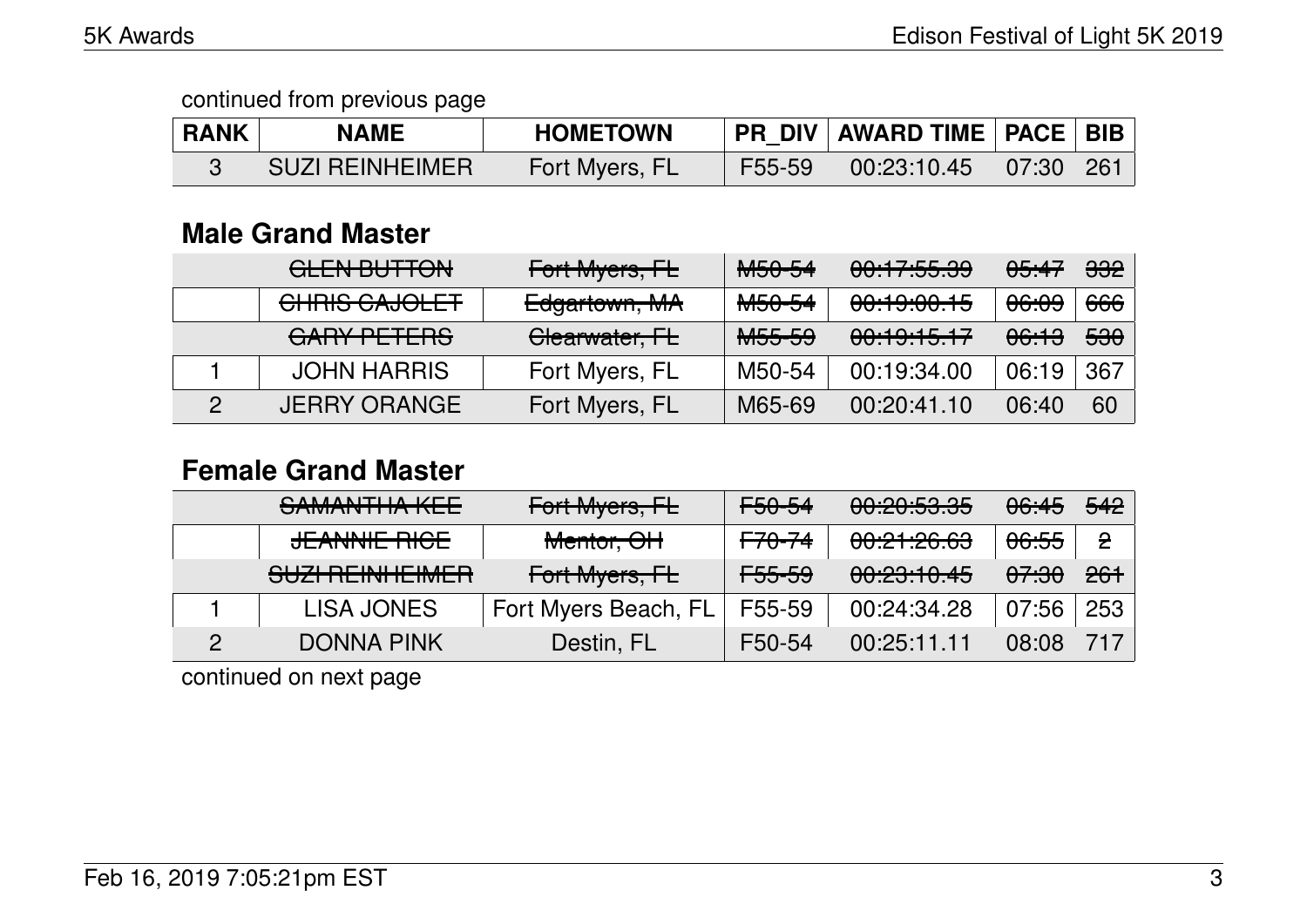### **Male Senior Grandmaster**

| <b>JERRY ORANGE</b>                       | Fort Myers, FL   M65-69 |        | 00:20:41.10 | 06:40     | <u>୫୫</u> |
|-------------------------------------------|-------------------------|--------|-------------|-----------|-----------|
| FRANK VECCHIONE   Fort Myers, FL   M60-64 |                         |        | 00:21:51.10 | 07:03 202 |           |
| <b>ROBERT MABREY</b>                      | Omaha, NE               | M65-69 | 00:23:05.56 | 07:28     | - 53      |

# **Female Senior Grandmaster**

| <b>JEANINUE DICE</b>                      | Mentor, OH               | <del>F70-74</del> | 00:21:26.63 | 06:55               |        |
|-------------------------------------------|--------------------------|-------------------|-------------|---------------------|--------|
| JOAN PELLEGRIN                            | Cleveland, $OH$   F60-64 |                   | 00:25:30.24 | $\mid$ 08:14 $\mid$ | 668    |
| JEANINE WHEELER   Cape Coral, FL   F60-64 |                          |                   | 00:26:38.64 | 08:37               | $-416$ |

### **M1-9**

| <b>TRENT VITTUR</b> | Fort Myers, FL | $M1-9$ | 00:21:32.74 | 06:57 | 464 |
|---------------------|----------------|--------|-------------|-------|-----|
| KAI NESFIELD        | Fort Myers, FL | $M1-9$ | 00:21:36.41 | 06:58 |     |
| <b>DECLAN DALY</b>  | Fort Myers, FL | $M1-9$ | 00:21:45.93 | 07:01 | 678 |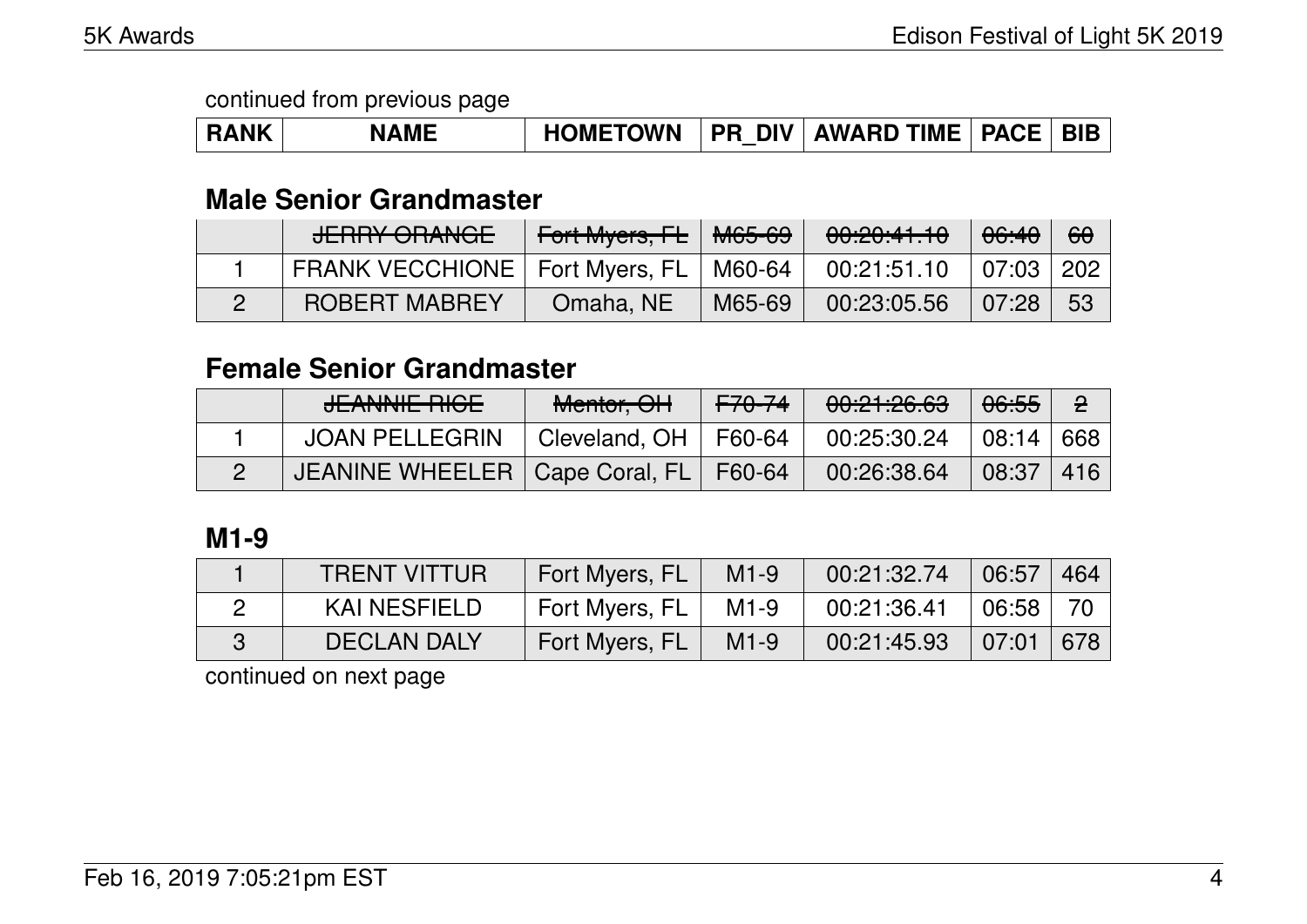| <b>RANK</b> | <b>NAME</b>         | <b>HOMETOWN</b>  |        | PR_DIV   AWARD TIME   PACE   BIB |       |     |
|-------------|---------------------|------------------|--------|----------------------------------|-------|-----|
|             | <b>OWEN SMITH</b>   | Lehigh Acres, FL | $M1-9$ | 00:21:59.27                      | 07:05 | 468 |
|             | <b>ORION KAPLAN</b> | Fort Myers, FL   | $M1-9$ | 00:23:54.06                      | 07:42 | 290 |

# **F1-9**

|                   | <b>RHEALYN ANDERSON</b>   | North Fort Myers, FL | $F1-9$ | 00:24:58.23 | 08:03 | 540 |
|-------------------|---------------------------|----------------------|--------|-------------|-------|-----|
| $\mathcal{P}$     | <b>JAYLA MORGANI</b>      | Fort Myers, FL       | $F1-9$ | 00:25:35.21 | 08:15 | 472 |
| $\lceil 3 \rceil$ | <b>KYLEY CORR</b>         | Fort Myers, FL       | $F1-9$ | 00:26:31.25 | 08:33 | 746 |
|                   | <b>MYA NESFIELD</b>       | Fort Myers, FL       | $F1-9$ | 00:27:36.27 | 08:54 | 272 |
| 5                 | <b>BROOKLYNN TARNASKY</b> | Florida, US          | $F1-9$ | 00:31:36.51 | 10:11 | 571 |

# **M10-12**

|   | <b>BRANDON BILL</b> | Fort Myers, FL       | M10-12 | 00:18:41.84 | 06:02 | 116 |
|---|---------------------|----------------------|--------|-------------|-------|-----|
|   | LUKE FLEMING        | Fort Myers, FL       | M10-12 | 00:21:04.09 | 06:47 | 418 |
| 3 | <b>DENNY OLSEN</b>  | North Fort Myers, FL | M10-12 | 00:21:40.79 | 06:59 | 357 |
|   | <b>DAVEN GRAY</b>   | Fort Myers, FL       | M10-12 | 00:22:43.68 | 07:19 | 469 |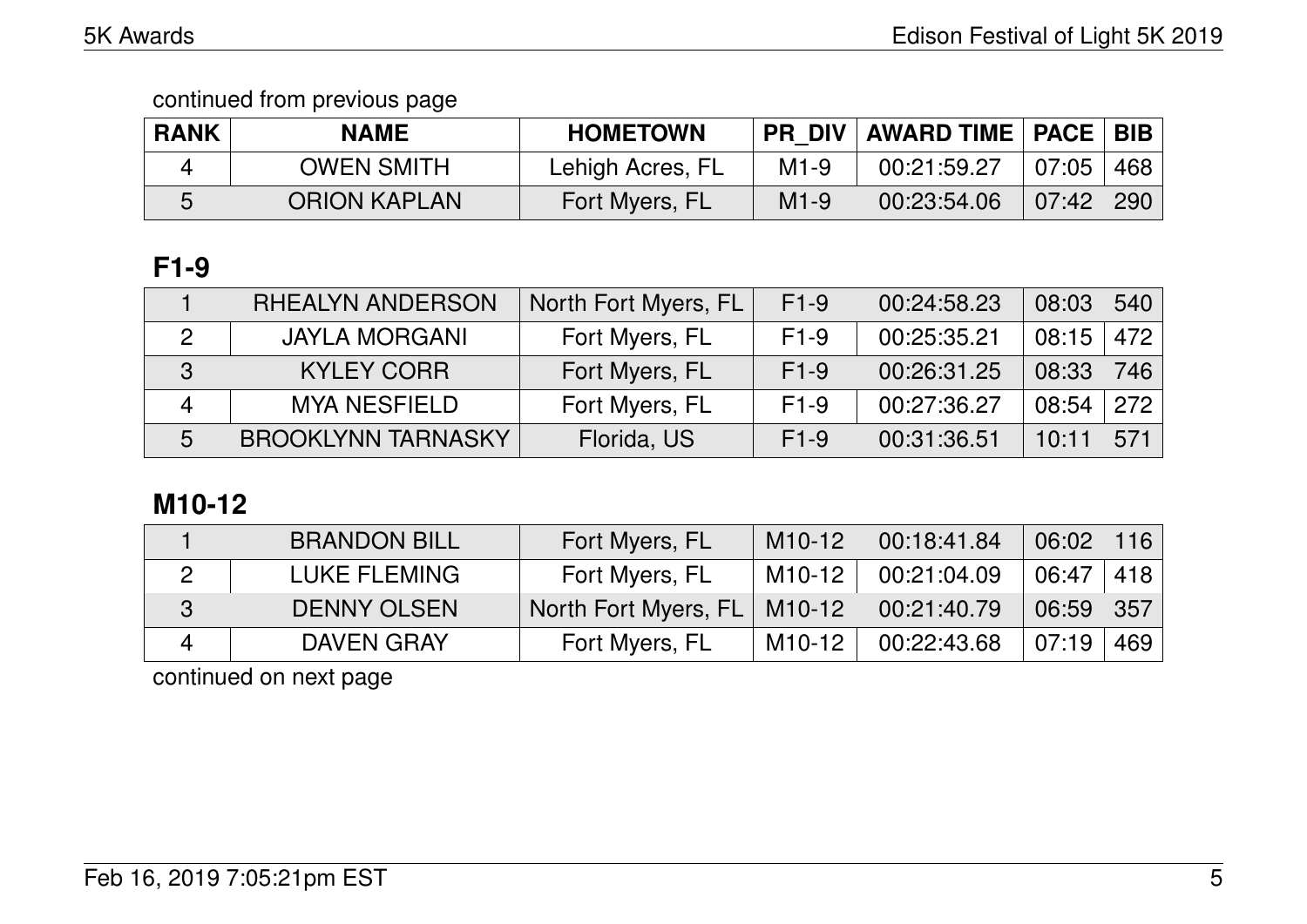| <b>RANK</b> | <b>NAME</b>          |                                                     | HOMETOWN   PR DIV   AWARD TIME   PACE   BIB |  |
|-------------|----------------------|-----------------------------------------------------|---------------------------------------------|--|
|             | <b>ANDREW MARINO</b> | Fort Myers, FL   M10-12   00:22:49.48   07:21   339 |                                             |  |

# **F10-12**

|                | <b>KATELIN WILCOX</b>                        | Oldsmar, FL               | $\vert$ F10-12 | 00:21:23.17 | 06:54       | 519 |
|----------------|----------------------------------------------|---------------------------|----------------|-------------|-------------|-----|
| 2              | <b>ELSA MARCET</b>                           | Fort Myers, $FL$   F10-12 |                | 00:22:28.73 | $07:15$ 363 |     |
| 3              | <b>EDEN ELMAKIAS</b>                         | Fort Myers, FL   F10-12   |                | 00:23:12.53 | 07:29       | 403 |
| $\overline{4}$ | <b>KATHRYN WENDLAND</b>                      | Fort Myers, FL   F10-12   |                | 00:23:37.48 | 07:37       | 174 |
| 5              | MAGGIE POCKLINGTON   Fort Myers, FL   F10-12 |                           |                | 00:25:17.94 | 08:09       | 457 |

# **M13-15**

|                        | <b>BERNARDO BARNHART</b>                      | Immokalee, $FL$   M13-15     | 00:17:46.49 | 05:44 | $\vert$ 356 |
|------------------------|-----------------------------------------------|------------------------------|-------------|-------|-------------|
| $\overline{2}$         | <b>CHARLES MEAGHER</b>                        | Fort Myers, FL   M13-15      | 00:18:38.81 | 06:01 | 407         |
| $\mathcal{S}$          | STEPHEN PRENDIVILLE   Fort Myers, FL   M13-15 |                              | 00:19:17.73 | 06:13 | 665         |
| $\boldsymbol{\Lambda}$ | <b>TIMOTHY SCHULTZ</b>                        | Fort Myers, FL   M13-15      | 00:19:36.73 | 06:19 | 430         |
| 5                      | <b>COLBY BALLANTINE</b>                       | Fort Myers, $FL \mid M13-15$ | 00:20:33.02 | 06:37 | 609         |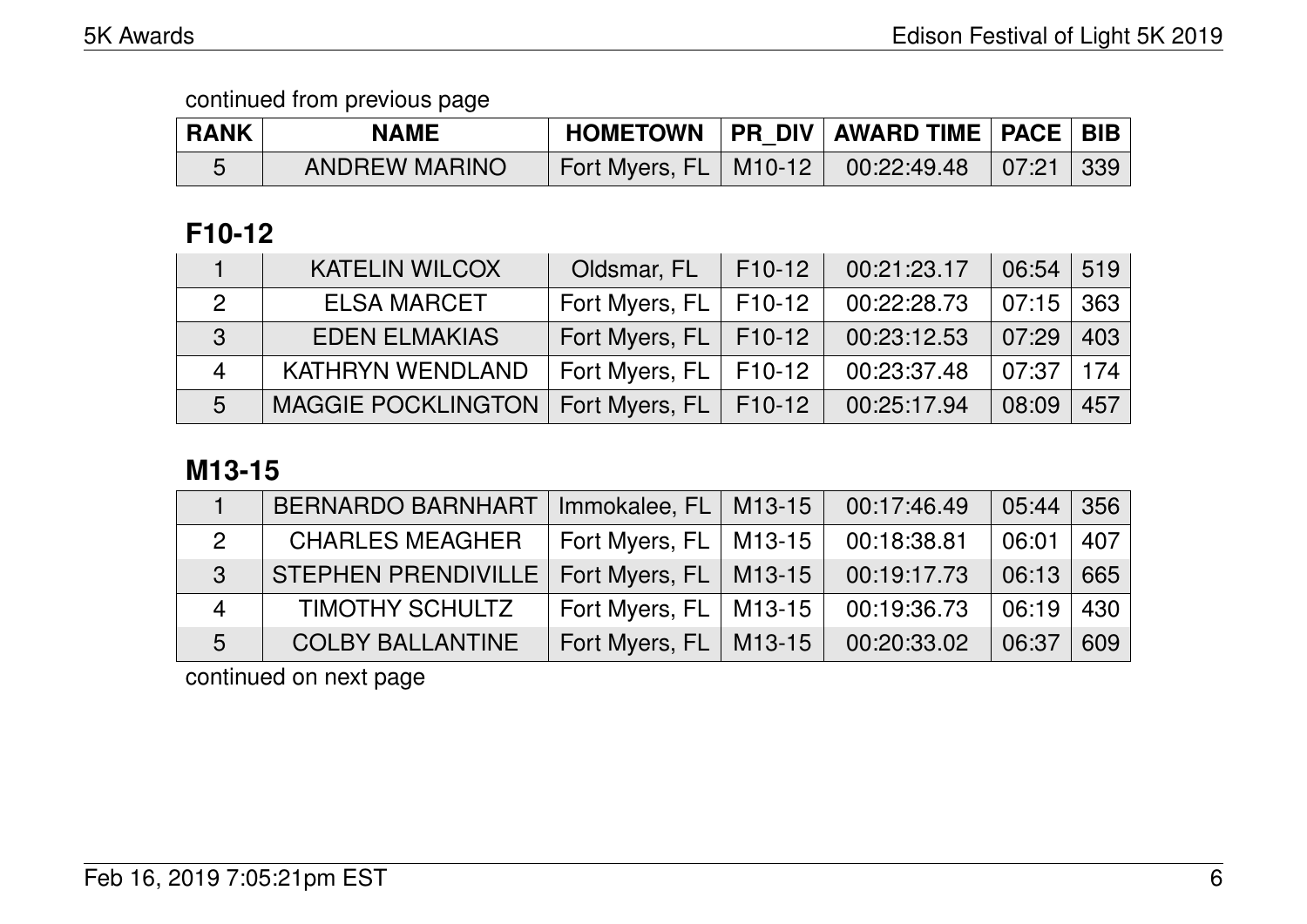| <b>RANK</b> | <b>NAME</b> | <b>HOMETOWN</b> |  | <b>PR DIV AWARD TIME   PACE  </b> |  | <b>BIB</b> |
|-------------|-------------|-----------------|--|-----------------------------------|--|------------|
|-------------|-------------|-----------------|--|-----------------------------------|--|------------|

### **F13-15**

|   | <b>LILY HARRIS</b>      | Fort Myers, FL | $\vert$ F13-15 | 00:22:06.57 | 07:07 | 366 |
|---|-------------------------|----------------|----------------|-------------|-------|-----|
|   | <b>KATIE JOHNSON</b>    | Fort Myers, FL | $\mid$ F13-15  | 00:22:35.23 | 07:17 | 10  |
| 3 | <b>DINAH CEILLEY</b>    | Fort Myers, FL | $\vert$ F13-15 | 00:22:53.43 | 07:23 | 207 |
| Δ | LILY VANDERLAAN         | Fort Myers, FL | $F13-15$       | 00:23:58.55 | 07:44 | 650 |
| 5 | <b>GIANNA DEL PIZZO</b> | Fort Myers, FL | $F13-15$       | 00:24:40.01 | 07:57 | 657 |

# **M16-19**

|                | <b>DYLAN CLARK</b>       | Naples, FL     | <del>M16-19</del>   | 00:17:19.16 | <del>05:35</del> | <del>132</del> ∣ |
|----------------|--------------------------|----------------|---------------------|-------------|------------------|------------------|
|                | <b>KALEB HARRIOTT</b>    | Cape Coral, FL | M16-19              | 00:18:50.44 | 06:04            | 641              |
| 2              | <b>JARED POCKLINGTON</b> | Fort Myers, FL | M <sub>16</sub> -19 | 00:19:41.14 | 06:21            | 456              |
| $\mathbf{3}$   | <b>ISRAEL PELCASTRE</b>  | Fort Myers, FL | M16-19              | 00:19:54.32 | 06:25            | 109              |
| $\overline{4}$ | <b>ARMANDO CRUZ</b>      | Immokalee, FL  | M <sub>16</sub> -19 | 00:19:57.40 | 06:26            | 458              |
| 5              | <b>SARDOR NOSIROV</b>    | Fort Myers, FL | M16-19              | 00:20:31.88 | 06:37            | 614              |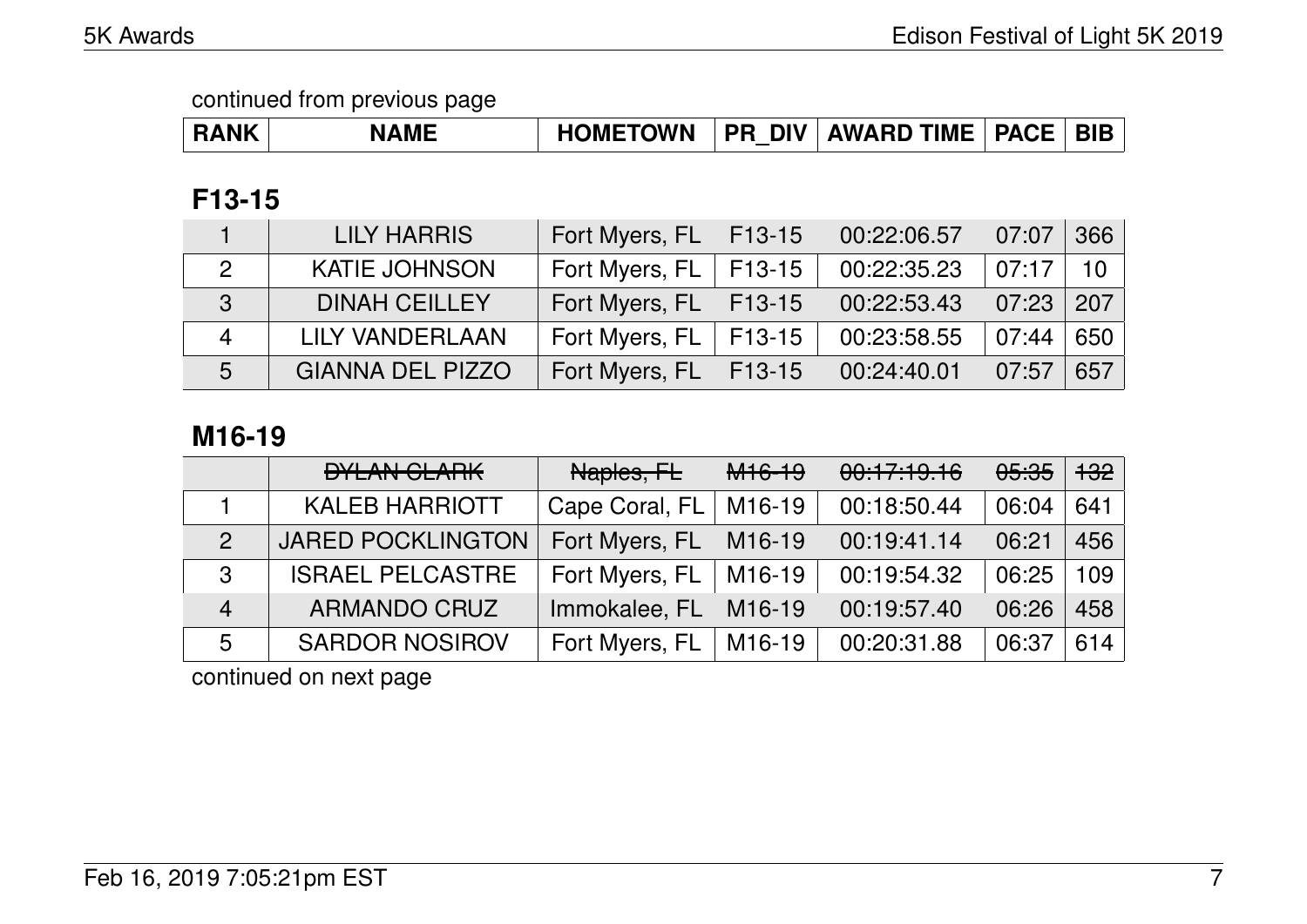| <b>RANK</b> | <b>\ME</b><br>NI <i>r</i> | <b>HOMETOWN</b> | <b>DIV</b><br>PR | <b>AWARD TIME</b> | <b>PACE</b> |  |
|-------------|---------------------------|-----------------|------------------|-------------------|-------------|--|
|-------------|---------------------------|-----------------|------------------|-------------------|-------------|--|

# **F16-19**

|   | <b>KALEIGH BISS</b>   | Saint Petersburg, FL | F <sub>16</sub> -19 | 00:20:58.73 | 06:46 | 466 |
|---|-----------------------|----------------------|---------------------|-------------|-------|-----|
|   | <b>JAMIE TANTO</b>    | Fort Myers, FL       | $F16-19$            | 00:23:31.79 | 07:35 | 388 |
| 3 | DRI ANA DIAZ          | Fort Myers, FL       | F <sub>16</sub> -19 | 00:27:01.79 | 08:43 | 570 |
| 4 | DANIELLE CAMBARERI    | Fort Myers, FL       | $F16-19$            | 00:35:18.47 | 11:22 | 249 |
| 5 | <b>SARAH ROEDDING</b> | Fort Myers, FL       | $F16-19$            | 00:37:08.01 | 11:58 | 267 |

# **M20-24**

|   | <b>MIGUEL LOPEZ</b>     | Naples, FL     | M20-24 | 00:20:18.76 | 06:33 | 620 |
|---|-------------------------|----------------|--------|-------------|-------|-----|
|   | <b>JOSHUA HARRIOTT</b>  | Cape Coral, FL | M20-24 | 00:20:43.21 | 06:41 | 640 |
| 3 | <b>LIGHTNING SPEED</b>  | Fort Myers, FL | M20-24 | 00:20:58.24 | 06:45 | 467 |
| Δ | DARYL CORDOVA           | Florida, US    | M20-24 | 00:21:45.40 | 07:01 | 592 |
| 5 | <b>JACOB TAMINOSIAN</b> | Fort Myers, FL | M20-24 | 00:22:00.46 | 07:06 | 596 |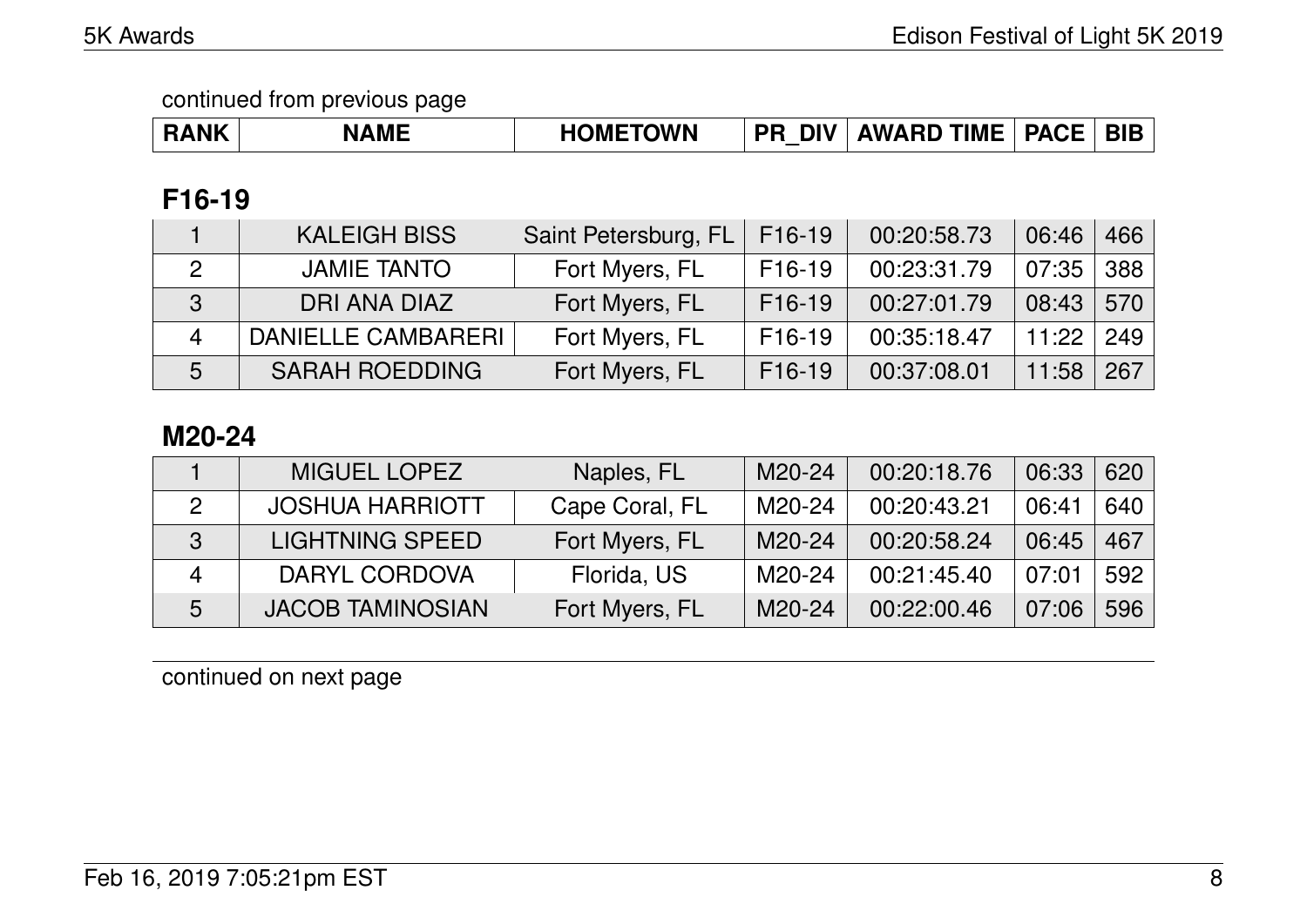| <b>RANK</b>    | <b>NAME</b>              | <b>HOMETOWN</b> | <b>PR DIV</b> | <b>AWARD TIME</b> | <b>PACE</b> | <b>BIB</b> |
|----------------|--------------------------|-----------------|---------------|-------------------|-------------|------------|
| F20-24         |                          |                 |               |                   |             |            |
|                | <b>JULIANA DELORENZO</b> | Fort Myers, FL  | F20-24        | 00:27:23.49       | 08:49       | 111        |
| 2              | <b>MARLENE TENORIO</b>   | Fort Myers, FL  | F20-24        | 00:29:24.05       | 09:28       | 421        |
| $\mathbf{3}$   | <b>SUZANNE ELLIOTT</b>   | Fort Myers, FL  | F20-24        | 00:30:44.25       | 09:54       | 461        |
| $\overline{4}$ | <b>AMBER REED</b>        | Fort Myers, FL  | F20-24        | 00:31:08.95       | 10:02       | 393        |
| 5              | <b>REBEKAH HAMILTON</b>  | Fort Myers, FL  | F20-24        | 00:31:21.62       | 10:06       | 129        |

### **M25-29**

|                | DVAN CTAFFODD<br><u>HIAN JIAH UNU</u> | Fort Myers, FL       | M <sub>25-29</sub> | 00.10,00.02<br><del>uu. iu.20.0J</del> | <del>05:16</del> | $+15$ |
|----------------|---------------------------------------|----------------------|--------------------|----------------------------------------|------------------|-------|
|                | <b>PATRICK CLARE</b>                  | Cape Coral, FL       | M25-29             | 00:18:49.80                            | 06:04            | 661   |
| $\mathcal{P}$  | <b>GIBSON BASTAR</b>                  | Fort Myers, FL       | M25-29             | 00:21:06.26                            | 06:48            | 392   |
| $\mathbf{3}$   | NICHOLAS ABERNATHY                    | Cape Coral, FL       | M25-29             | 00:21:26.46                            | 06:55            | 296   |
| $\overline{4}$ | <b>RICHARD HARRISON III</b>           | Fort Myers, FL       | M25-29             | 00:21:51.36                            | 07:03            | 326   |
| 5              | <b>TYLER STOWELL</b>                  | North Fort Myers, FL | M25-29             | 00:22:28.30                            | 07:14            | 689   |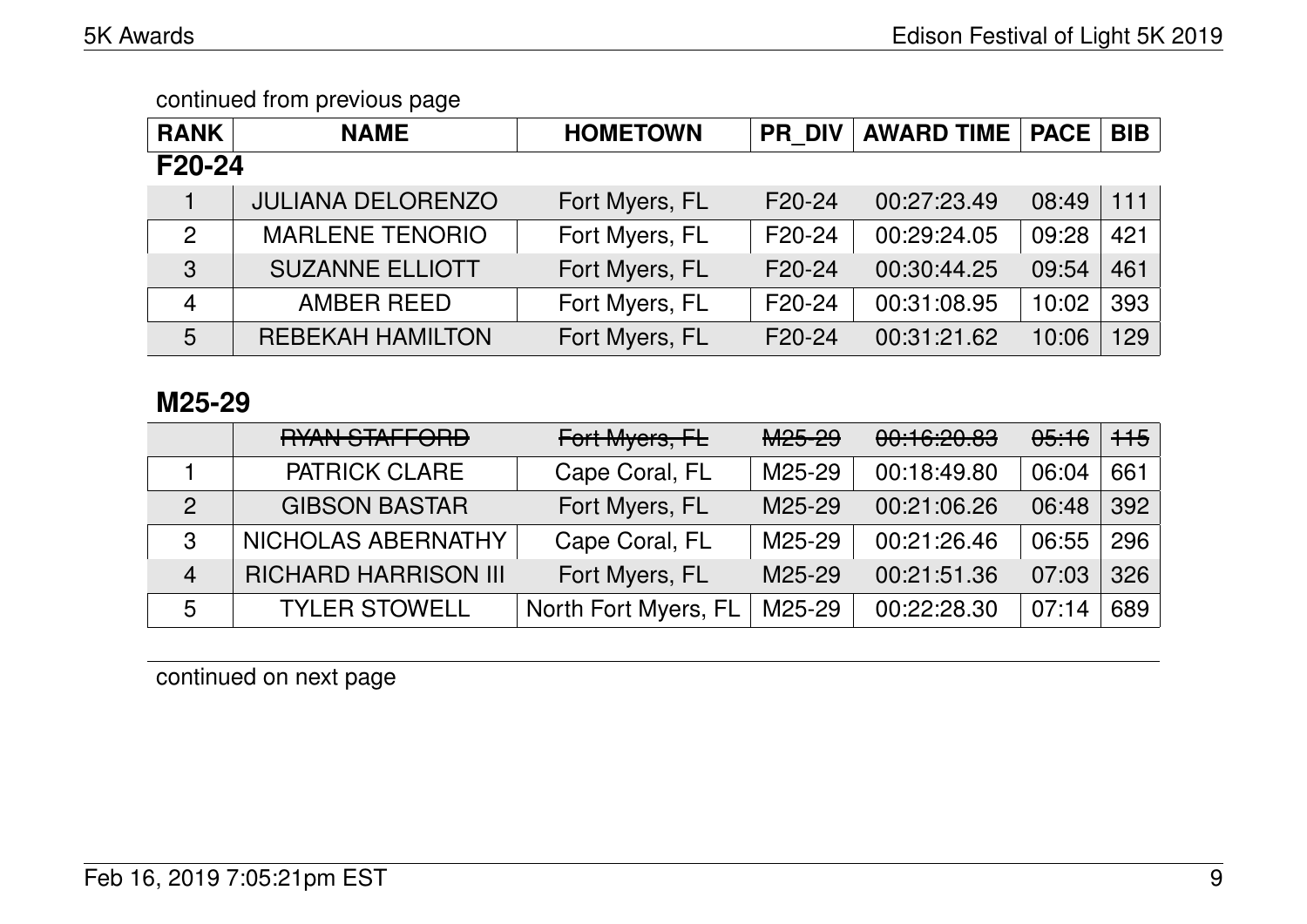| <b>RANK</b>         | <b>NAME</b>            | <b>HOMETOWN</b> | <b>PR DIV</b> | <b>AWARD TIME</b> | <b>PACE</b> | <b>BIB</b> |  |  |
|---------------------|------------------------|-----------------|---------------|-------------------|-------------|------------|--|--|
| F <sub>25</sub> -29 |                        |                 |               |                   |             |            |  |  |
|                     | <b>MORGAN ALVAREZ</b>  | Fort Myers, FL  | F25-29        | 00:22:27.66       | 07:14       | 91         |  |  |
| $\mathcal{P}$       | <b>ISABELLE NORTH</b>  | Kingsley, MI    | F25-29        | 00:22:47.97       | 07:21       | 730        |  |  |
| $\mathbf{3}$        | <b>BROOKLYNE BERRY</b> | Fort Myers, FL  | F25-29        | 00:24:42.06       | 07:58       | 175        |  |  |
| $\overline{4}$      | PAYGE QUINN            | Fort Myers, FL  | F25-29        | 00:25:22.42       | 08:11       | 264        |  |  |
| 5                   | <b>KATIE BURKETT</b>   | Fort Myers, FL  | F25-29        | 00:25:29.00       | 08:13       | 714        |  |  |

### **M30-34**

|                | <b>SCOTT HAHNERT</b>    | Fort Myers, FL | M30-34 | 00:19:00.42 | 06:08 | 268              |
|----------------|-------------------------|----------------|--------|-------------|-------|------------------|
|                | <b>EVAN PATAK</b>       | Lutz, FL       | M30-34 | 00:19:31.67 | 06:18 | 130 <sup>°</sup> |
| 3              | <b>JOSHUA DORSEY</b>    | Fort Myers, FL | M30-34 | 00:20:15.14 | 06:32 | 382              |
| $\overline{4}$ | DAVID HAHNERT           | Orlando, FL    | M30-34 | 00:20:53.36 | 06:44 | 269              |
| 5              | <b>MICHAEL MCCARTHY</b> | Brentwood, CA  | M30-34 | 00:20:58.72 | 06:46 | 643              |

# **F30-34**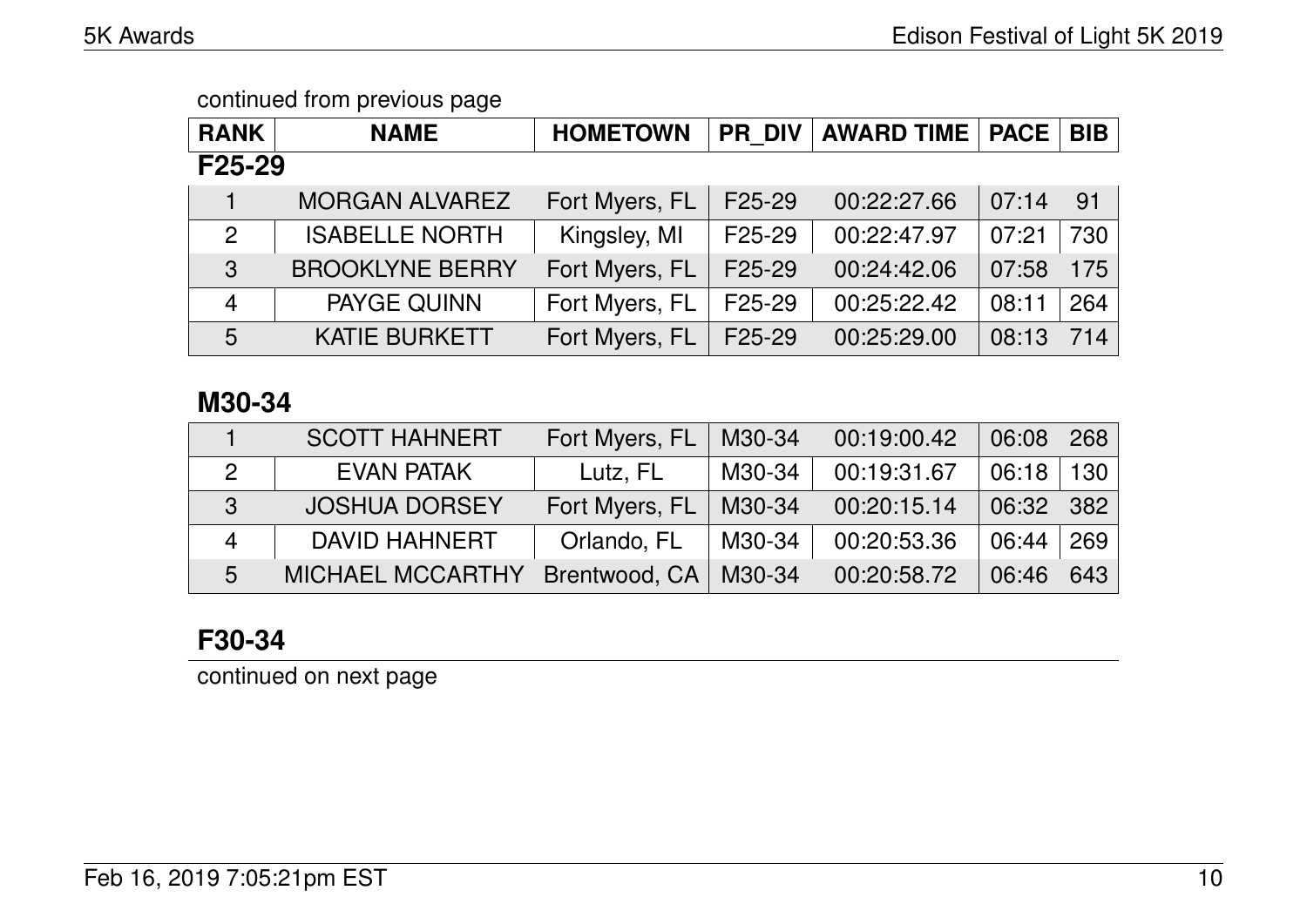| <b>RANK</b>    | <b>NAME</b>               | <b>HOMETOWN</b>    | <b>PR DIV</b> | <b>AWARD TIME</b> | <b>PACE</b> | <b>BIB</b> |
|----------------|---------------------------|--------------------|---------------|-------------------|-------------|------------|
|                | <b>SARA BREAULT</b>       | Bonita Springs, FL | F30-34        | 00:21:37.46       | 06:58       | 44         |
| 2              | <b>KAYLA RICHMOND</b>     | Fort Myers, FL     | F30-34        | 00:22:49.13       | 07:21       | 278        |
| $\mathbf{3}$   | <b>ELENA PETROVA</b>      | Fort Myers, FL     | F30-34        | 00:23:47.28       | 07:40       | 245        |
| $\overline{4}$ | <b>CHRISTINE CASTILLO</b> | Cape Coral, FL     | F30-34        | 00:25:48.37       | 08:19       | 557        |
| $5^{\circ}$    | <b>MARSHA MCCOMBIE</b>    | Fort Myers, FL     | F30-34        | 00:25:54.48       | 08:21       | 704        |

### **M35-39**

|   | <b>KYLE STROM</b>     | Estero, FL       | M35-39 | 00:18:24.88 | 05:56 | 511 |
|---|-----------------------|------------------|--------|-------------|-------|-----|
|   | <b>CEDRIC MCBRIDE</b> | Lehigh Acres, FL | M35-39 | 00:22:22.59 | 07:13 | 716 |
| 3 | <b>JUSTIN SNYDER</b>  | Ephrata, PA      | M35-39 | 00:23:19.11 | 07:31 | 662 |
| Δ | <b>TREVER BRIDGER</b> | Fort Myers, FL   | M35-39 | 00:23:38.87 | 07:37 | 719 |
| 5 | <b>JOE HILL</b>       | Cape Coral, FL   | M35-39 | 00:23:57.80 | 07:43 | 412 |

### **F35-39**

| TANILA CANITEDDILIDV<br><u>דחסטוום וזיהס מויהד</u> | $\Gamma$ <sub>aut</sub> M <sub>ucus</sub> $\Gamma$<br>$\tau$ UITIVIYUIS, TE | <b>FOE OO</b><br>᠇᠊ᡂ᠊ᡂ | 0.100000<br><u>סט.סט.סט.סט ז</u> | <del>05:48</del>   <del>328</del> |  |
|----------------------------------------------------|-----------------------------------------------------------------------------|------------------------|----------------------------------|-----------------------------------|--|
|                                                    |                                                                             |                        |                                  |                                   |  |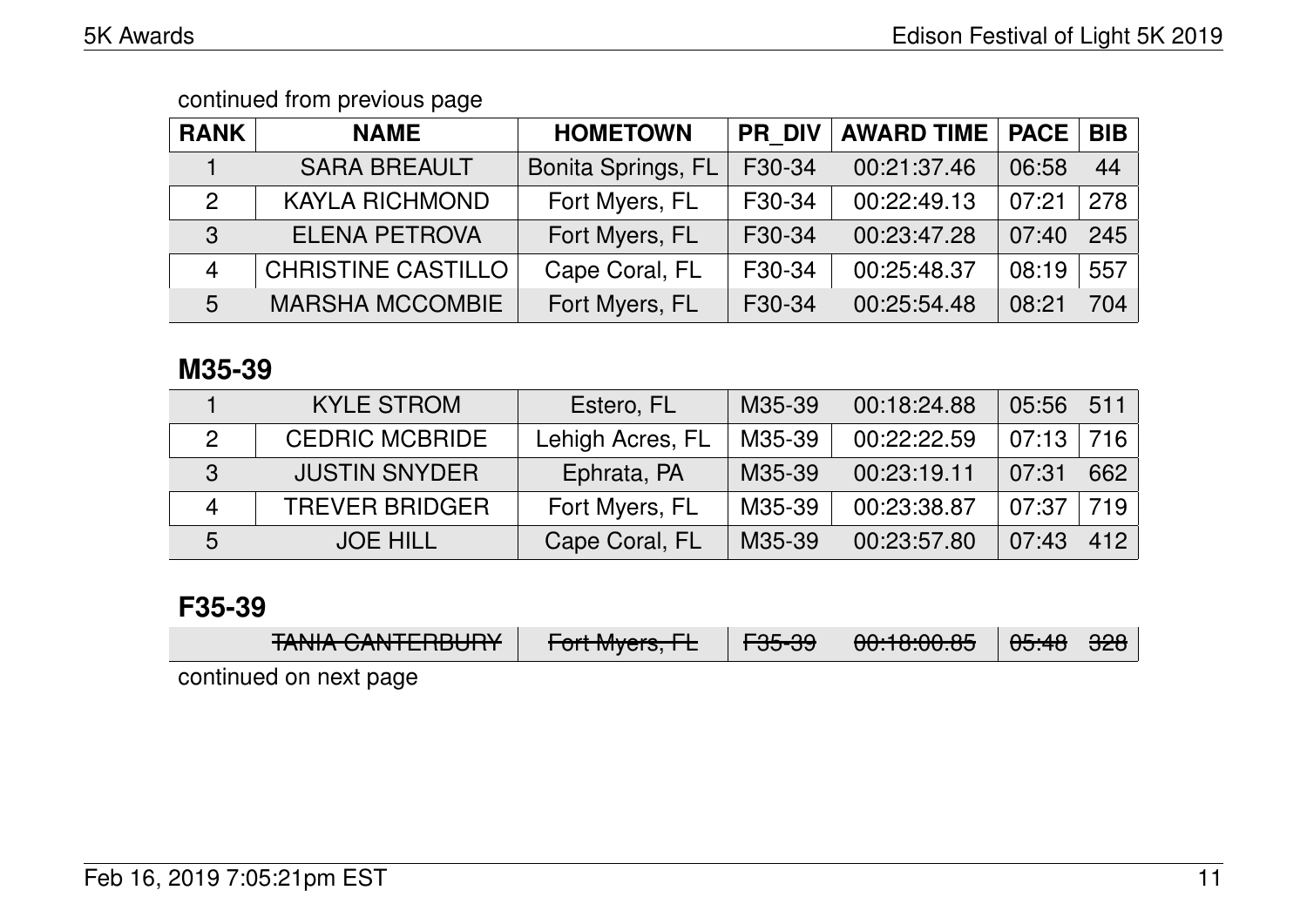| <b>RANK</b>    | <b>NAME</b>                | <b>HOMETOWN</b> | <b>PR DIV</b>       | <b>AWARD TIME</b> | <b>PACE</b> | <b>BIB</b> |
|----------------|----------------------------|-----------------|---------------------|-------------------|-------------|------------|
|                | <b>ERIN CANTWELL</b>       | Fort Myers, FL  | F35-39              | 00:24:00.50       | 07:44       | 541        |
| 2              | <b>NICOLE BAZINET</b>      | Fort Myers, FL  | F35-39              | 00:24:41.00       | 07:57       | 255        |
| 3              | <b>KIM MARSH</b>           | Gainesville, FL | F35-39              | 00:25:26.22       | 08:12       | 432        |
| $\overline{4}$ | <b>ELIZABETH TEMPLETON</b> | Cape Coral, FL  | F35-39              | 00:25:59.96       | 08:23       | 179        |
| 5              | <b>DANIELLE STOKER</b>     | Fort Myers, FL  | F <sub>35</sub> -39 | 00:26:21.01       | 08:29       | 378        |

### **M40-44**

|   | <b>SAM TROYER</b>     | Cape Coral, FL   | M40-44 | 00:21:17.10 | 06:52 | 516 |
|---|-----------------------|------------------|--------|-------------|-------|-----|
|   | <b>ANLER MOREJON</b>  | Hollywood, FL    | M40-44 | 00:21:34.86 | 06:57 | 644 |
| 3 | <b>MICHAEL SUCHAN</b> | Cape Coral, FL   | M40-44 | 00:21:37.26 | 06:58 | 37  |
| Δ | <b>MIKE AHLBORN</b>   | Cape Coral, FL   | M40-44 | 00:21:44.33 | 07:00 | 747 |
| 5 | <b>MARIO MENCHACA</b> | Lehigh Acres, FL | M40-44 | 00:23:39.43 | 07:37 | 435 |

# **F40-44**

| ITNINIOMD<br><del>JLIV WUUU</del> | $L_{\text{ext}}$ $C_{\text{t}}$ $\mu_{\text{t}}$ $\mu_{\text{t}}$ $\mu_{\text{t}}$ $\mu_{\text{t}}$ | <del>00:20:46.27</del> │ <del>06:42</del> │ <del>710</del> │ |  |
|-----------------------------------|-----------------------------------------------------------------------------------------------------|--------------------------------------------------------------|--|
|                                   |                                                                                                     |                                                              |  |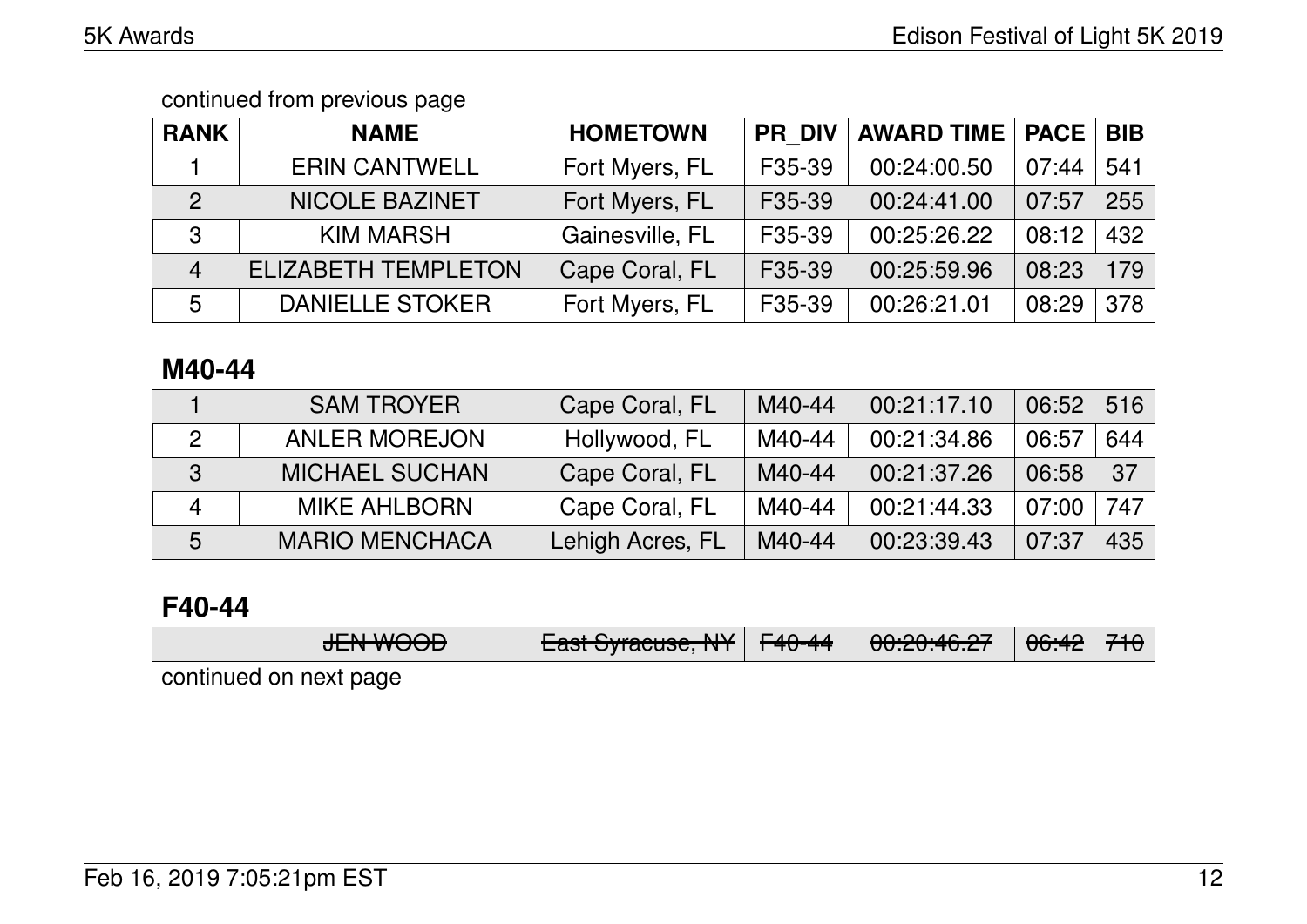| <b>RANK</b>    | <b>NAME</b>              | <b>HOMETOWN</b> | <b>PR DIV</b> | <b>AWARD TIME</b>                | <b>PACE</b>      | <b>BIB</b>     |
|----------------|--------------------------|-----------------|---------------|----------------------------------|------------------|----------------|
|                | <b>MOLLY KNAPP</b>       | Westfield, IN   | F40-44        | 0.01.01.00<br><u>UU.CT.CT.CU</u> | <del>06:53</del> | <del>215</del> |
|                | <b>CORDULA REICHARDT</b> | Fort Myers, FL  | F40-44        | 00:24:09.84                      | 07:47            | 324            |
| $\mathcal{P}$  | <b>DOMINIQUE STOKES</b>  | Fort Myers, FL  | F40-44        | 00:26:37.90                      | 08:35            | 595            |
| 3              | <b>JENNY YORK</b>        | Fort Myers, FL  | F40-44        | 00:26:42.14                      | 08:36            | 491            |
| $\overline{4}$ | <b>COURTNEY HOOVIS</b>   | Fort Myers, FL  | F40-44        | 00:28:12.61                      | 09:05            | 375            |
| 5              | <b>TRACY SHAW</b>        | Cape Coral, FL  | F40-44        | 00:28:32.03                      | 09:12            | 244            |

### **M45-49**

|                | STEVE WILCOX            | Oldsmar, FL    | M45-49 | 00:17:43.22 | <del>05:43</del> | 518 |
|----------------|-------------------------|----------------|--------|-------------|------------------|-----|
|                | <b>AARON O'BRIEN</b>    | Fort Myers, FL | M45-49 | 00:20:58.98 | 06:46            | 414 |
| $\mathcal{P}$  | <b>TODD VAN DE PEER</b> | Canada         | M45-49 | 00:23:10.24 | 07:28            | 696 |
| 3              | <b>GRANT STEELMAN</b>   | Felda, FL      | M45-49 | 00:24:33.19 | 07:55            | 454 |
| $\overline{4}$ | <b>JAMES KASERMAN</b>   | Fort Myers, FL | M45-49 | 00:25:41.93 | 08:17            | 619 |
| 5              | <b>ERIK JOHNS</b>       | Florida, US    | M45-49 | 00:25:45.33 | 08:18            | 636 |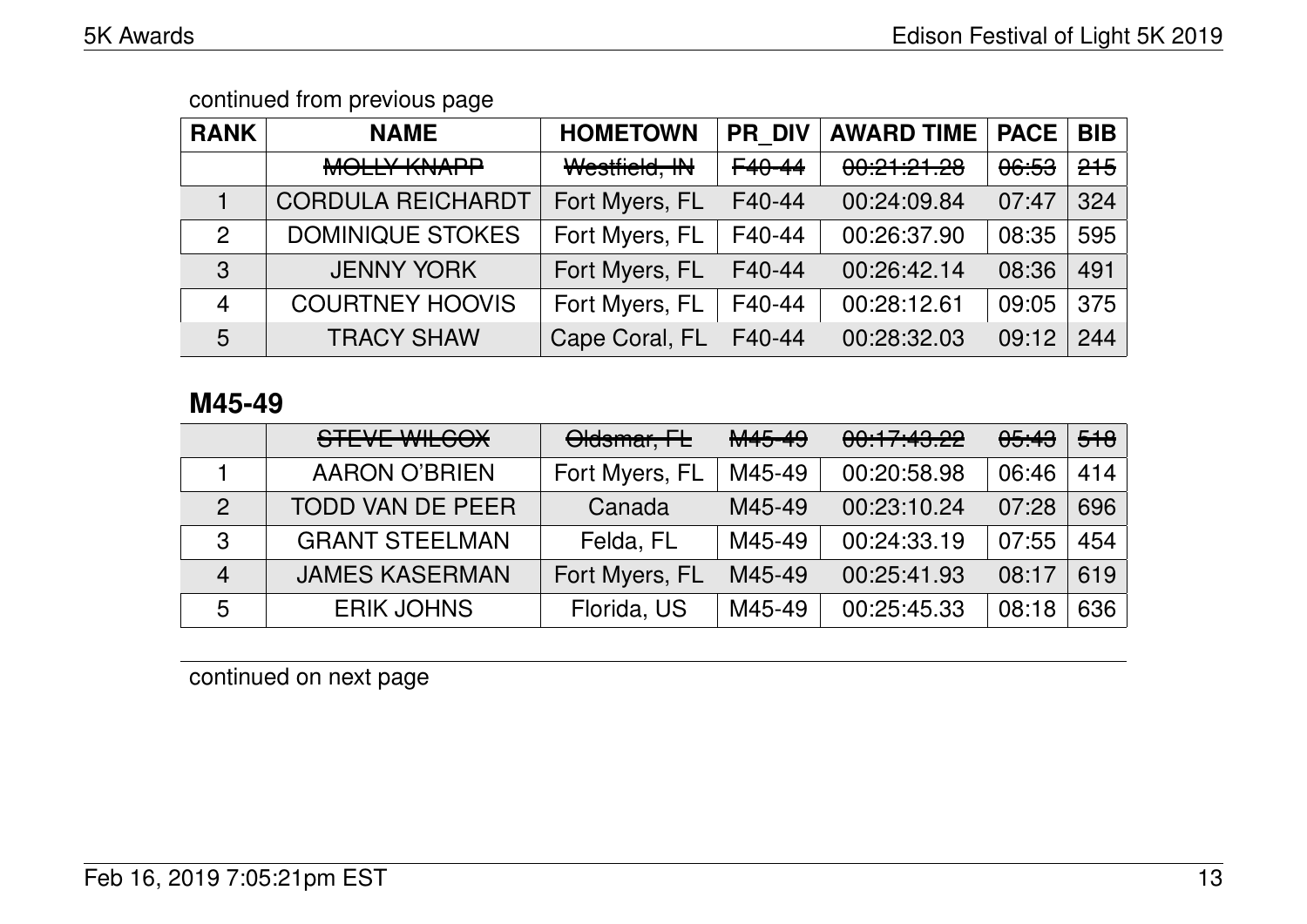| <b>RANK</b> | <b>NAME</b>            | <b>HOMETOWN</b> | <b>PR DIV</b> | <b>AWARD TIME</b> | <b>PACE</b> | <b>BIB</b> |  |  |  |
|-------------|------------------------|-----------------|---------------|-------------------|-------------|------------|--|--|--|
| F45-49      |                        |                 |               |                   |             |            |  |  |  |
|             | <b>KATRINA JACKSON</b> | Fort Myers, FL  | F45-49        | 00:23:17.56       | 07:30       | 683        |  |  |  |
| 2           | <b>HEIKE MEIER</b>     | Taucha, Germany | F45-49        | 00:24:40.60       | 07:57       | 39         |  |  |  |
| 3           | <b>SUSAN GRAY</b>      | Fort Myers, FL  | F45-49        | 00:25:54.56       | 08:21       | 486        |  |  |  |
| 4           | <b>TARA OLSEN</b>      | Fort Myers, FL  | F45-49        | 00:26:02.96       | 08:24       | 745        |  |  |  |
| 5           | <b>MICHELLE JOHNS</b>  | Florida, US     | F45-49        | 00:27:18.21       | 08:48       | 637        |  |  |  |

### **M50-54**

|                | <b>GLEN BUTTON</b>  | Fort Myers, FL | M <sub>50-54</sub>                 | 0.17.55.00<br><u>UU.TT.JJ.JJ</u>                                                                                                                                                                                                                                                                                                                                                                                                                                                        | 05:47            | <del>332</del> |
|----------------|---------------------|----------------|------------------------------------|-----------------------------------------------------------------------------------------------------------------------------------------------------------------------------------------------------------------------------------------------------------------------------------------------------------------------------------------------------------------------------------------------------------------------------------------------------------------------------------------|------------------|----------------|
|                | CHRIS CAJOLET       | Edgartown, MA  | M <sub>50-54</sub>                 | 00:19:00.15                                                                                                                                                                                                                                                                                                                                                                                                                                                                             | <del>06:07</del> | 666            |
|                | <b>JOHN HARRIS</b>  | Fort Myers, FL | MLO <sub>L</sub><br><b>NUUU-JF</b> | $\begin{array}{c}\n\text{A} \\ \text{A} \\ \text{A} \\ \text{A} \\ \text{A} \\ \text{A} \\ \text{A} \\ \text{A} \\ \text{A} \\ \text{A} \\ \text{A} \\ \text{A} \\ \text{A} \\ \text{A} \\ \text{A} \\ \text{A} \\ \text{A} \\ \text{A} \\ \text{A} \\ \text{A} \\ \text{A} \\ \text{A} \\ \text{A} \\ \text{A} \\ \text{A} \\ \text{A} \\ \text{A} \\ \text{A} \\ \text{A} \\ \text{A} \\ \text{A} \\ \text{A} \\ \text{A} \\ \text{A} \\ \text{A} \\ \text$<br><del>00.19.04.00</del> | <del>06:18</del> | $367$          |
|                | <b>JOHN SCOTT</b>   | Cape Coral, FL | M50-54                             | 00:20:53.16                                                                                                                                                                                                                                                                                                                                                                                                                                                                             | 06:44            | 537            |
| $\mathcal{P}$  | <b>BRIAN BURGAN</b> | Fort Myers, FL | M50-54                             | 00:21:09.82                                                                                                                                                                                                                                                                                                                                                                                                                                                                             | 06:49            | 639            |
| 3              | <b>ANDREW KEE</b>   | Fort Myers, FL | M50-54                             | 00:21:46.26                                                                                                                                                                                                                                                                                                                                                                                                                                                                             | 07:01            | 548            |
| $\overline{4}$ | <b>DAVID BASSEL</b> | Naples, FL     | M50-54                             | 00:22:07.76                                                                                                                                                                                                                                                                                                                                                                                                                                                                             | 07:08            | 526            |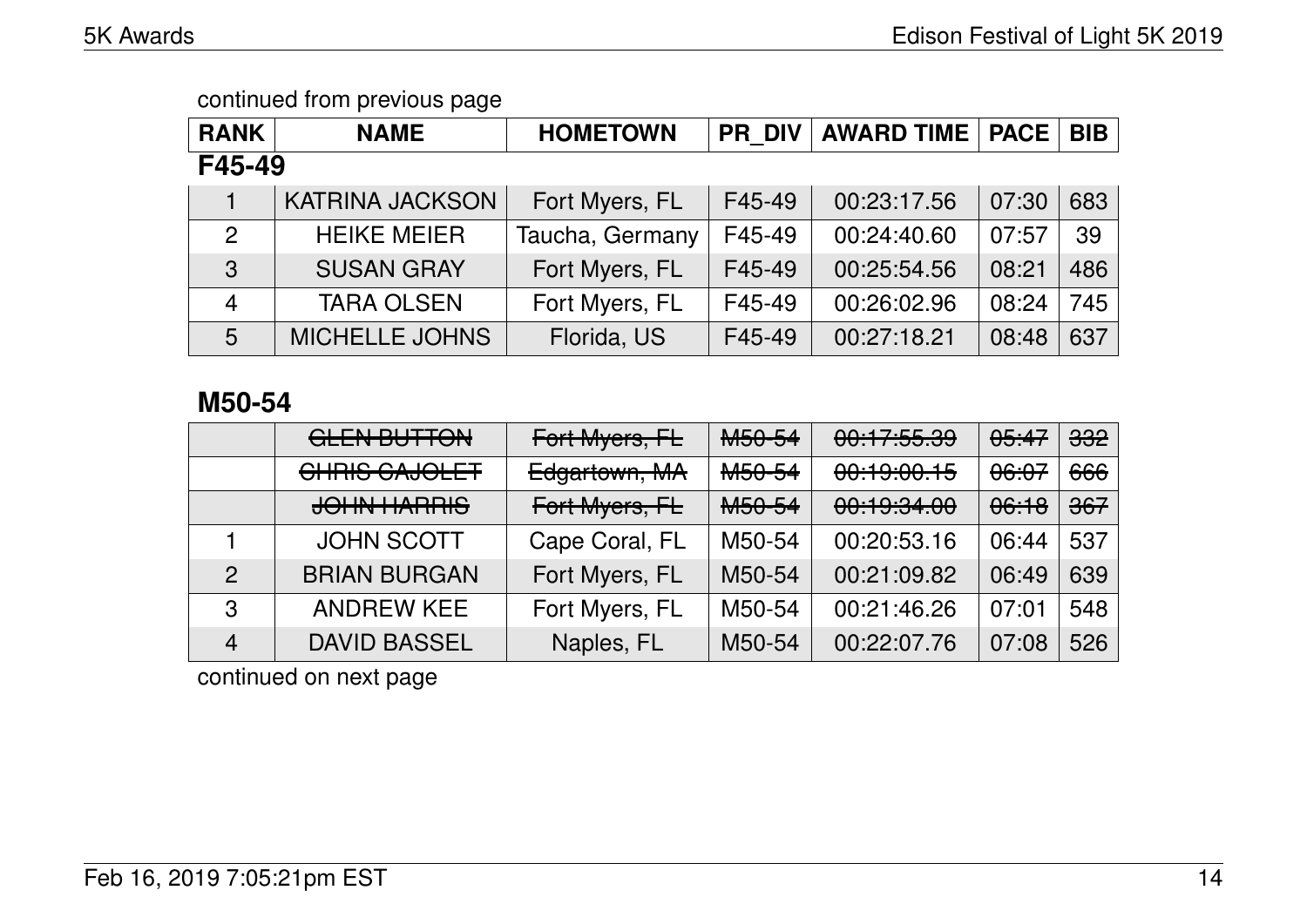| <b>RANK</b> | NAME                | <b>HOMETOWN</b> |          | PR_DIV   AWARD TIME   PACE   BIB |          |  |
|-------------|---------------------|-----------------|----------|----------------------------------|----------|--|
|             | <b>PAUL DANDINI</b> | Fort Myers, FL  | M50-54 L | 00:22:27.98                      | $+07:14$ |  |

### **F50-54**

|               | SAMANTHA KEE               | Fort Myers, FL  | F50-54 | 0.00500<br><u>UU.ZU.JJ.JJ</u> | <del>06:44</del> | 542 |
|---------------|----------------------------|-----------------|--------|-------------------------------|------------------|-----|
|               | <b>BONNA PINK</b>          | Destin, FL      | F50-54 | 00:25:11.11                   | <del>08:07</del> | 717 |
|               | <b>DEBORAH LEE</b>         | Fort Myers, FL  | F50-54 | 00:25:46.26                   | 08:18            | 9   |
| $\mathcal{P}$ | <b>CHERYL COOPER</b>       | Cape Coral, FL  | F50-54 | 00:25:50.46                   | 08:20            | 709 |
| 3             | <b>EILEEN TARRAGO</b>      | Cape Coral, FL  | F50-54 | 00:27:31.98                   | 08:52            | 524 |
| 4             | <b>RENEE SWANTON</b>       | Fort Myers, FL  | F50-54 | 00:28:29.08                   | 09:11            | 700 |
| 5             | <b>SYLKE HEIKE SEIPELT</b> | Taucha, Germany | F50-54 | 00:28:39.49                   | 09:14            | 47  |

### **M55-59**

| CADV DETEDQ<br><u>UAITTE ETENO</u> | Clearwater, FL | <b>M55-59</b> | 00:19:15.17 | <del>06:12</del> ∃ <del>530</del> |     |
|------------------------------------|----------------|---------------|-------------|-----------------------------------|-----|
| <b>MICHAEL BRAVO</b>               | Fort Myers, FL | M55-59        | 00:21:06.61 | 06:48                             | -38 |
| <b>CHARLIE MOORE</b>               | Fort Myers, FL | M55-59        | 00:21:38.59 | 06:58                             | 437 |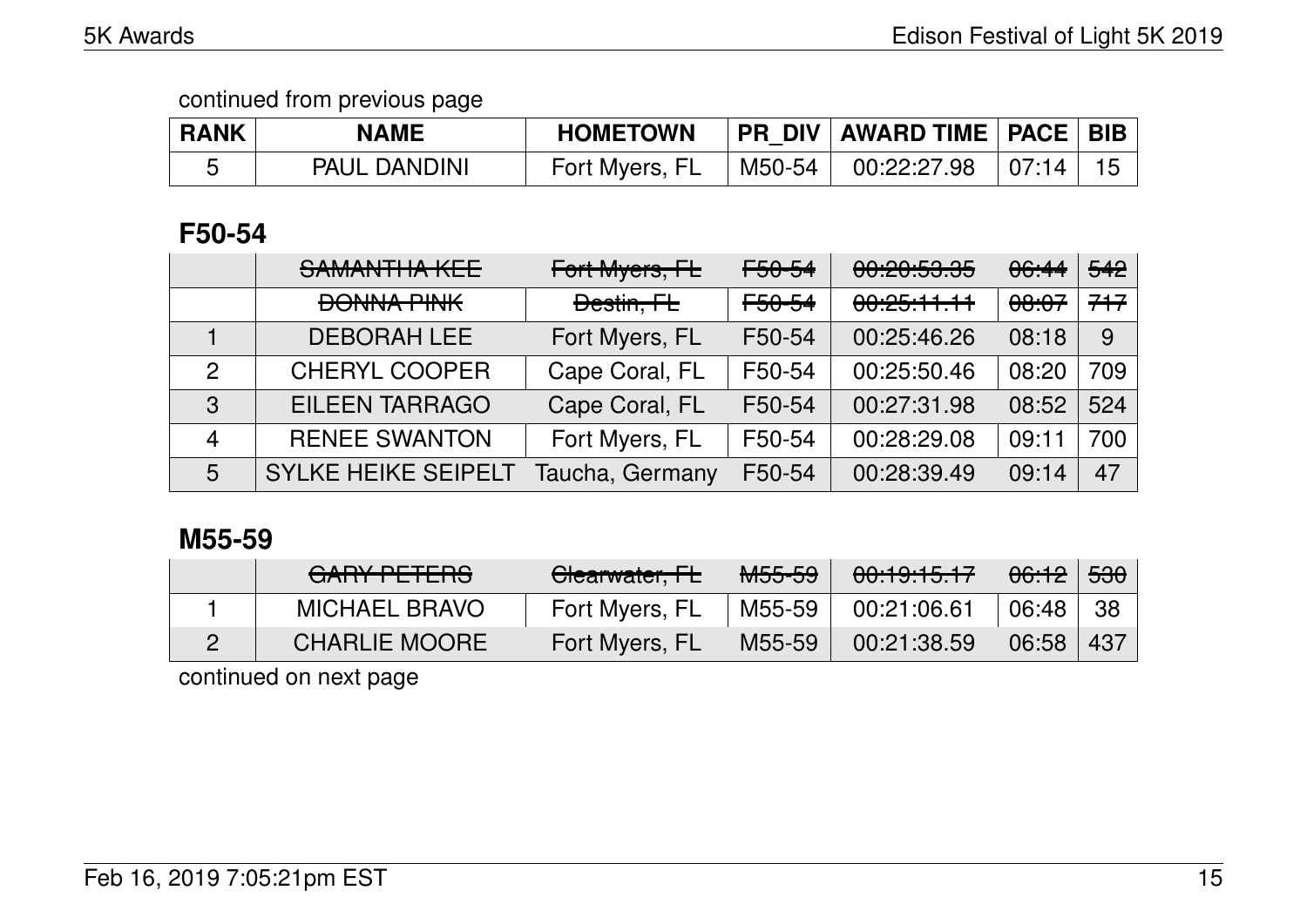| <b>RANK</b> | <b>NAME</b>            | <b>HOMETOWN</b> | <b>PR DIV</b> | AWARD TIME   PACE   BIB |       |     |
|-------------|------------------------|-----------------|---------------|-------------------------|-------|-----|
|             | <b>RAUL ROJAS</b>      | Estero, FL      | M55-59        | 00:22:26.54             | 07:14 | 361 |
|             | <b>THOMAS KALLIN</b>   | Fort Myers, FL  | M55-59        | 00:22:35.99             | 07:17 | 703 |
| 5           | <b>MICHAEL MEDINIS</b> | Fort Myers, FL  | M55-59        | 00:25:47.40             | 08:19 | 517 |

### **F55-59**

|   | SUZI REINHEIMER        | Fort Myers, FL       | <del>F55-59</del> | 00:23:10.45 | <del>07:28</del> | 261            |
|---|------------------------|----------------------|-------------------|-------------|------------------|----------------|
|   | <b>LISA JONES</b>      | Fort Myers Beach, FL | <del>F55-59</del> | 00:24:34.28 | <del>07:55</del> | <del>253</del> |
|   | <b>ANGIE RYAN</b>      | Estero, FL           | F55-59            | 00:27:43.68 | 08:56            | 562            |
| 2 | <b>NEDENE HENNRICH</b> | Fort Myers, FL       | F55-59            | 00:29:40.68 | 09:34            | 715            |
| 3 | <b>SARAH SHEFFERD</b>  | Estero, FL           | F55-59            | 00:30:00.88 | 09:40            | 647            |
| 4 | <b>DONNA MILIANO</b>   | North Bend, OH       | F55-59            | 00:30:03.57 | 09:41            | 632            |
| 5 | <b>HANNE MESSERICH</b> | Fort Myers, FL       | F55-59            | 00:34:57.21 | 11:16            | 509            |

# **M60-64**

| <b>TUANIS VECCHICIVE</b> | $\Gamma$ <sub>A</sub> $\mu$ M, $\mu$ <sub>A</sub> $\mu$<br>$\tau$ UITIVIYCIS, TE | $\mathbf{N}$ $\mathbf{A}$ $\mathbf{A}$<br><del>NUU UT</del> | 0.01.01.01.40<br><del>00.21.31.10</del> | $\Delta$ 7.00 000<br>$1.07.05$ 202 |  |
|--------------------------|----------------------------------------------------------------------------------|-------------------------------------------------------------|-----------------------------------------|------------------------------------|--|
|                          |                                                                                  |                                                             |                                         |                                    |  |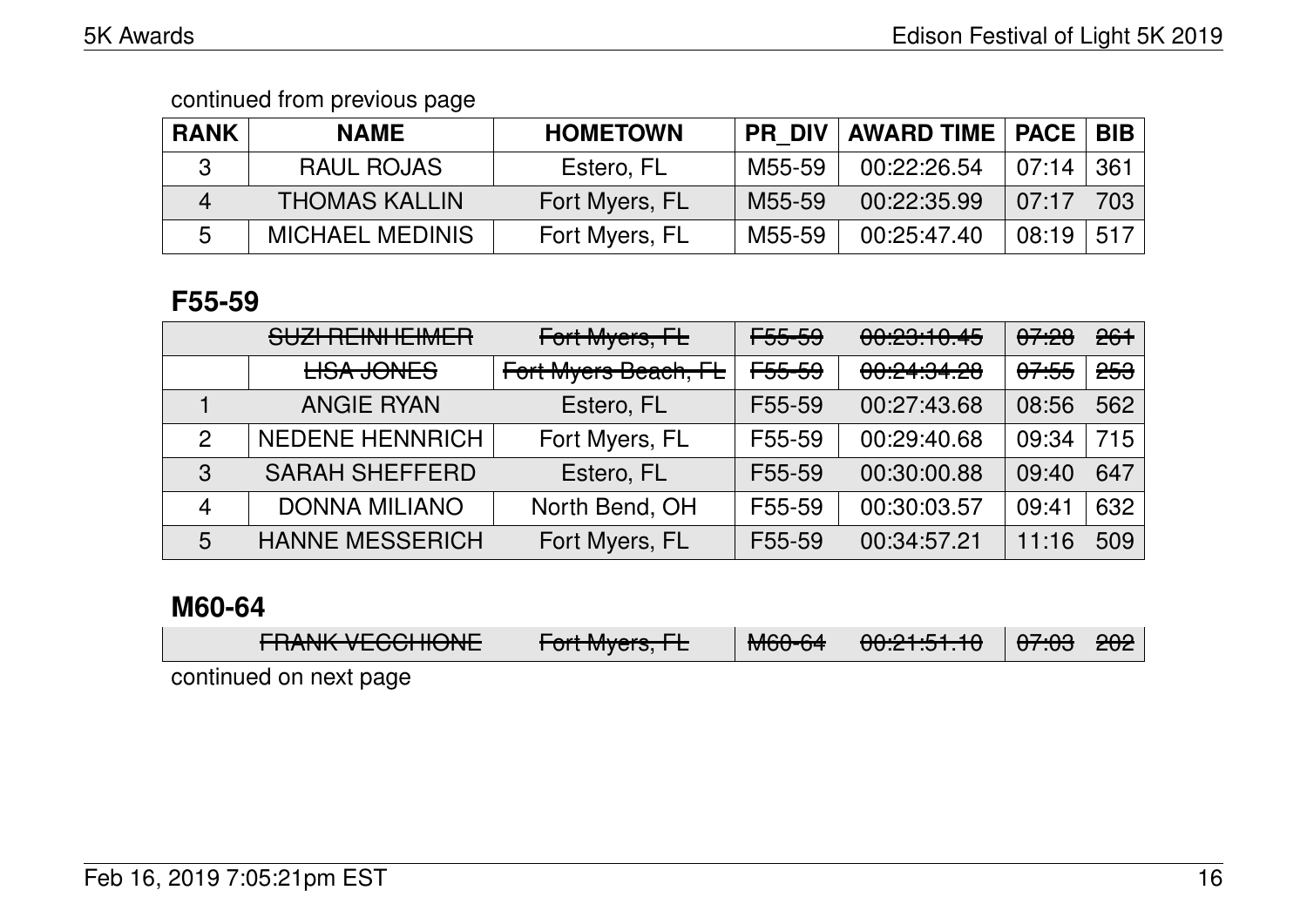| <b>RANK</b>    | <b>NAME</b>             | <b>HOMETOWN</b>   | <b>PR DIV</b> | <b>AWARD TIME</b> | <b>PACE</b> | <b>BIB</b> |
|----------------|-------------------------|-------------------|---------------|-------------------|-------------|------------|
|                | <b>STEPHEN LUNDGREN</b> | Pompano Beach, FL | M60-64        | 00:23:25.82       | 07:33       | 405        |
| 2              | <b>STEVE PEPE</b>       | Fort Myers, FL    | M60-64        | 00:23:58.52       | 07:44       | 171        |
| 3              | <b>JOE WEBER</b>        | Davenport, FL     | M60-64        | 00:23:59.37       | 07:44       | 69         |
| $\overline{4}$ | <b>DANNY RIPKA</b>      | Naples, FL        | M60-64        | 00:24:04.67       | 07:45       | 737        |
| 5              | <b>ED SCHEER</b>        | Reidsville, NC    | M60-64        | 00:24:31.54       | 07:54       | 45         |

### **F60-64**

|   | <b>JOAN PELLEGRIN</b>      | Cleveland, OH    | F60-64 | 0.05.00.04<br><b>00.60.00.69</b>           | <del>08:13</del> | 668 |
|---|----------------------------|------------------|--------|--------------------------------------------|------------------|-----|
|   | <b>JEANINE WHEELER</b>     | Cape Coral, FL   | F60-64 | 0.00.0000<br><u><del>UU.CU.UU.UT</del></u> | <del>08:35</del> | 416 |
|   | <b>MARY RINE</b>           | Alva, FL         | F60-64 | 00:28:05.95                                | 09:03            | 729 |
| 2 | <b>FRANCINE GOLDEN</b>     | Lehigh Acres, FL | F60-64 | 00:28:31.24                                | 09:11            | 16  |
| 3 | <b>CINDY JOHNSON-CANHA</b> | Boston, MA       | F60-64 | 00:30:43.25                                | 09:54            | 66  |
|   | <b>MOLLY ZOSEL</b>         | Cape Coral, FL   | F60-64 | 00:32:05.89                                | 10:20            | 150 |
| 5 | <b>SUSAN CONE</b>          | Naples, FL       | F60-64 | 00:32:19.26                                | 10:25            | 658 |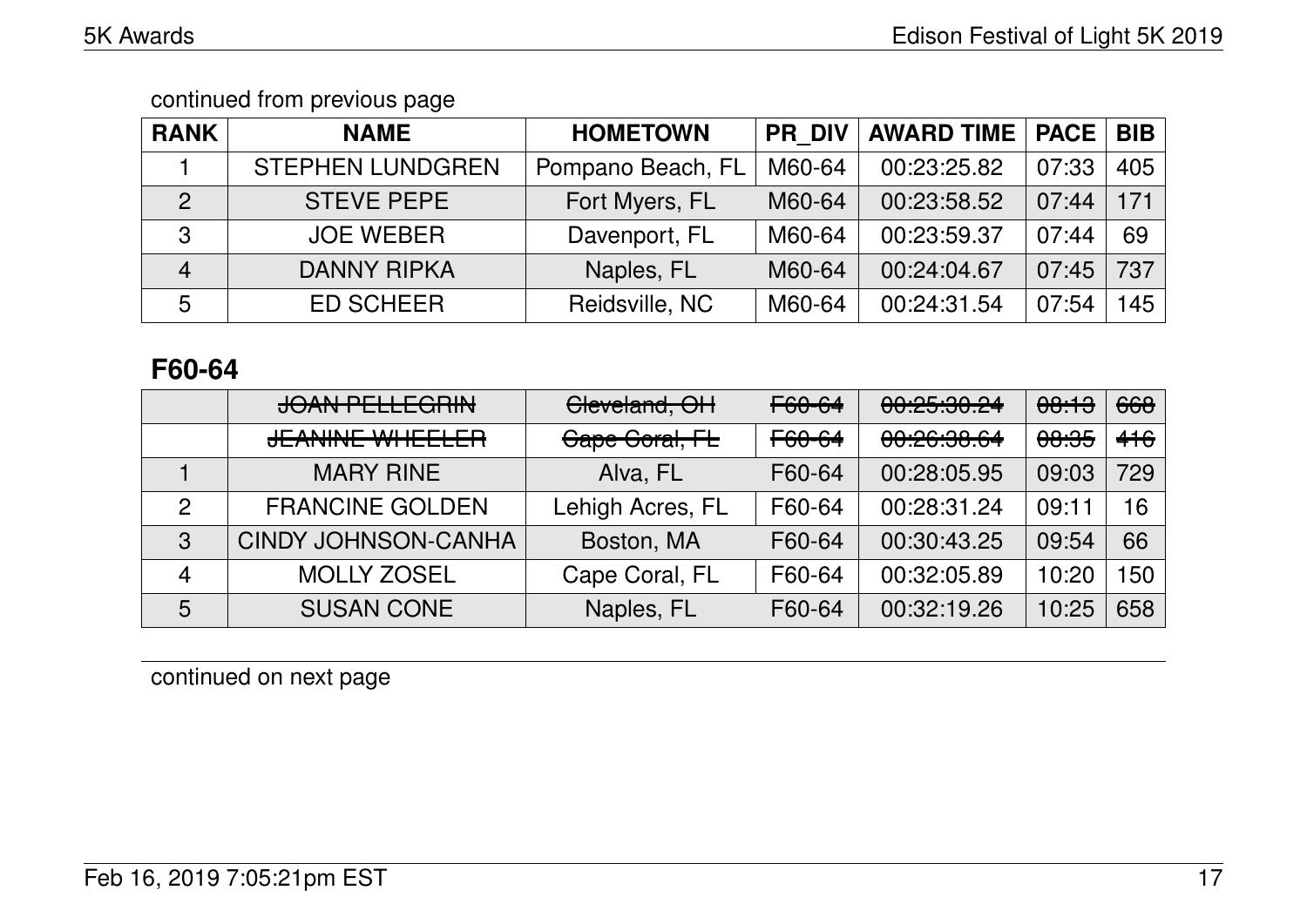| <b>RANK</b>    | <b>NAME</b>                                    | <b>HOMETOWN</b> | <b>PR DIV</b> | <b>AWARD TIME</b> | <b>PACE</b> | <b>BIB</b>    |
|----------------|------------------------------------------------|-----------------|---------------|-------------------|-------------|---------------|
| M65-69         |                                                |                 |               |                   |             |               |
|                | <b>IFDDV ODANCE</b><br><del>JENNI ONANGE</del> | Fort Myers, FL  | <b>M65-69</b> | 00:20:41.10       | 06:40       | $\theta$      |
|                | DADEDT MADDEV<br><b>WADNET</b><br>nopen        | Omaha, NE       | <b>M65-69</b> | 00:23:05.56       | 07.26       | <del>53</del> |
|                | <b>GEORGE DONDANVILLE</b>                      | Naples, FL      | M65-69        | 00:24:58.97       | 08:03       | 659           |
| $\overline{2}$ | <b>RICK MILLER</b>                             | Fort Myers, FL  | M65-69        | 00:26:32.79       | 08:33       | 722           |
| 3              | <b>PAUL STARK</b>                              | Fort Myers, FL  | M65-69        | 00:27:24.03       | 08:50       | 372           |
| $\overline{4}$ | <b>JOE CARROLL</b>                             | Londonderry, NH | M65-69        | 00:27:37.65       | 08:54       | 45            |
| 5              | <b>JOHN SPOTTS</b>                             | Cape Coral, FL  | M65-69        | 00:29:09.00       | 09:23       | 112           |

### **F65-69**

|   | <b>CHERYLL DUQUETTE</b> | Cape Coral, FL             | F65-69 | 00:28:27.35 | 09:10 | 21  |
|---|-------------------------|----------------------------|--------|-------------|-------|-----|
|   | <b>JOAN FITZPATRICK</b> | <b>Belle River, Canada</b> | F65-69 | 00:30:27.82 | 09:49 | 169 |
| 3 | <b>PATI SMITH</b>       | Cape Coral, FL             | F65-69 | 00:33:19.78 | 10:44 | 353 |
| Δ | <b>ELAINE SCHAEFER</b>  | Lehigh Acres, FL           | F65-69 | 00:35:13.15 | 11:21 | 126 |
| 5 | <b>SANDRA ERICKSON</b>  | Fort Myers, FL             | F65-69 | 00:39:00.44 | 12:34 | 200 |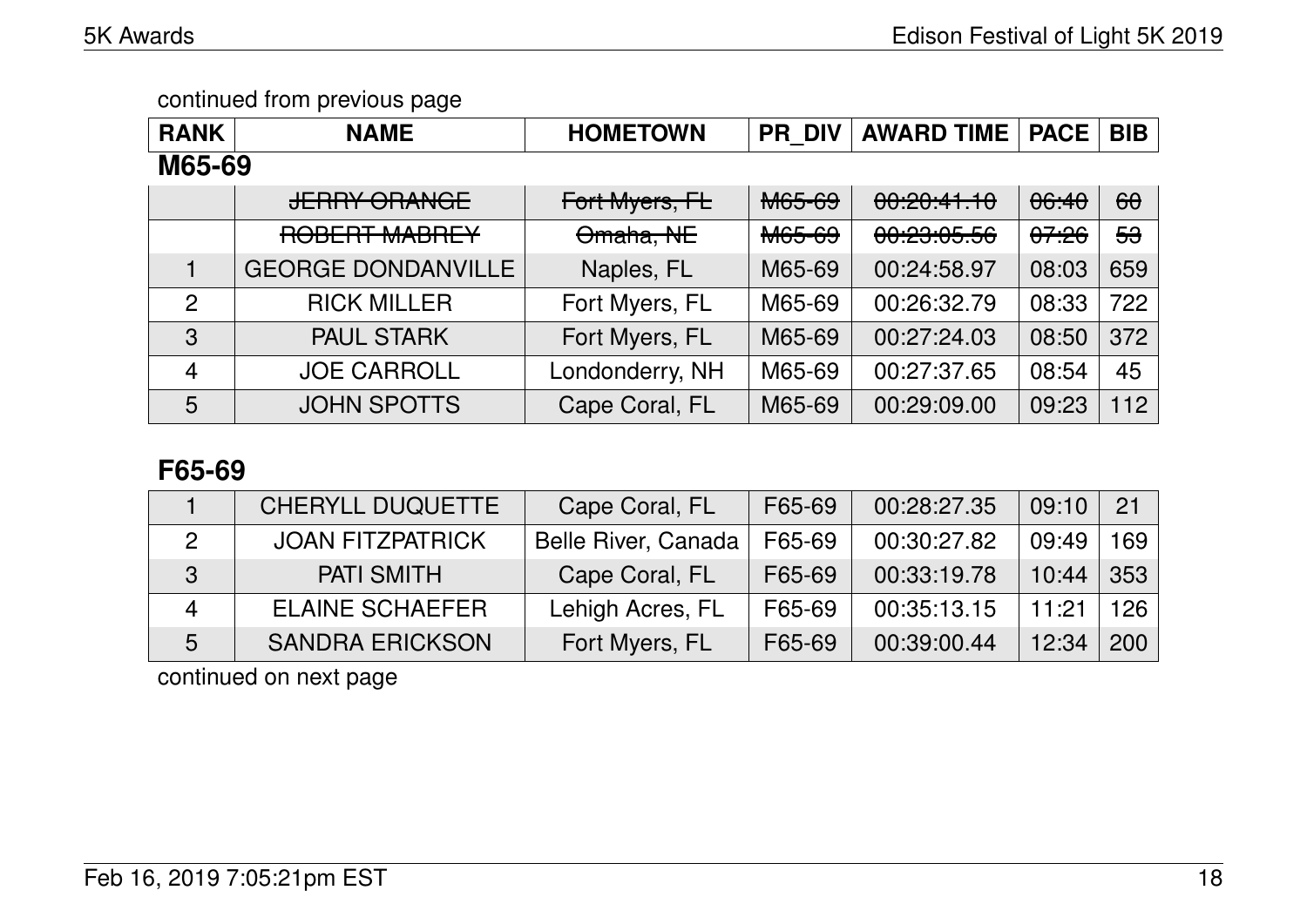### **M70-74**

|   | <b>JOHN BRUBAKER</b> | Chatham, IL          | M70-74 | 00:26:35.79 | 08:34 | 84           |
|---|----------------------|----------------------|--------|-------------|-------|--------------|
| 2 | <b>LARRY MORRIS</b>  | Leominster, MA       | M70-74 | 00:28:33.70 | 09:12 | 273          |
| 3 | <b>LOU MARJON</b>    | North Fort Myers, FL | M70-74 | 00:29:08.33 | 09:23 | $\sqrt{167}$ |
|   | <b>JIM STEWART</b>   | Fort Myers, FL       | M70-74 | 00:30:10.58 | 09:43 | 325          |
| 5 | <b>JIM SZYMANSKI</b> | Buffalo, NY          | M70-74 | 00:31:39.70 | 10:12 | 121          |

# **F70-74**

|                | <b>JEANNIE RIGE</b>     | Mentor, OH           | <del>F70-74</del> | 00:21:26.63 | 06:55 | $\mathbf{P}$ |
|----------------|-------------------------|----------------------|-------------------|-------------|-------|--------------|
|                | <b>CHERYL VAIL</b>      | Lawrenceville, GA    | F70-74            | 00:27:31.18 | 08:52 | 42           |
|                | <b>DOLORES MANHOFF</b>  | Medina, OH           | F70-74            | 00:31:23.71 | 10:07 | 399          |
| 3              | <b>SANDI FAUST</b>      | North Fort Myers, FL | F70-74            | 00:33:27.77 | 10:47 | 263          |
| $\overline{4}$ | <b>MARY ANN WALLACE</b> | Naples, FL           | F70-74            | 00:41:55.42 | 13:30 | 117          |
| 5              | <b>JUDITH BURUK</b>     | Naples, FL           | F70-74            | 00:42:32.21 | 13:42 | 62           |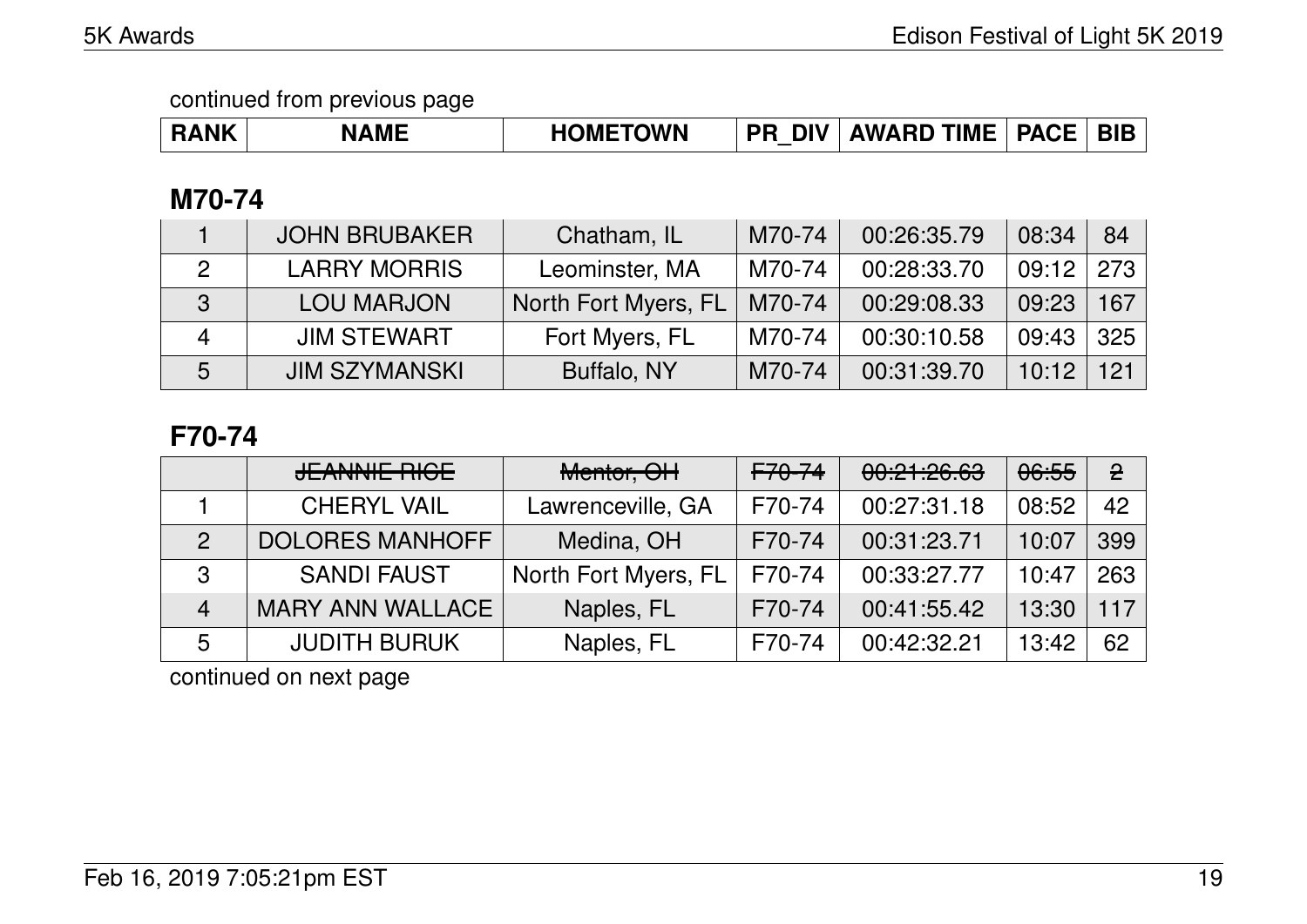| <b>ANK</b><br>----<br><b>NAML</b> | <b>ETOWN</b><br>.)MF | <b>DF</b><br><b>DIV</b><br>_ | -------<br>AW 4<br>'IMI | $\blacksquare$ $\blacksquare$ |  |
|-----------------------------------|----------------------|------------------------------|-------------------------|-------------------------------|--|
|-----------------------------------|----------------------|------------------------------|-------------------------|-------------------------------|--|

### **M75-79**

|        | <b>DON OWENS</b>       | Naples, FL           | M75-79 | 00:25:11.80 | 08:07      | 3 <sub>0</sub> |
|--------|------------------------|----------------------|--------|-------------|------------|----------------|
| Ω<br>▃ | DON TARASIEWICZ        | North Fort Myers, FL | M75-79 | 00:27:58.21 | 09:01      | 22             |
| 3      | <b>RICHARD SCHMIDT</b> | Fort Myers, FL       | M75-79 | 00:28:40.58 | 09:14      | 31             |
| 4      | <b>MICHAEL VITALE</b>  | Fort Myers, FL       | M75-79 | 00:30:30.79 | $09:50$ 31 |                |
| 5      | <b>BILL KLAUSMAN</b>   | Hudson, OH           | M75-79 | 00:33:29.89 | 10:47      |                |

# **F75-79**

| ROSALIND SANDBERG (FORMERLY HAUFF) | Champlin, MN   | F75-79 | 00:42:13.63 | 13:36    |
|------------------------------------|----------------|--------|-------------|----------|
| DARCY SEFEROGLOU                   | Fort Myers, FL | F75-79 | 00:47:04.68 | 15:10 25 |

# **M80-120**

| <b>LARRY EATON</b> | Naples, FL           | M80-120               | 00:33:15.72 | 10:43<br><b>20</b> |
|--------------------|----------------------|-----------------------|-------------|--------------------|
| <b>JAY GRAY</b>    | Fort Myers Beach, FL | $\mid$ M80-120 $\mid$ | 00:36:53.16 | 11:53<br>33        |